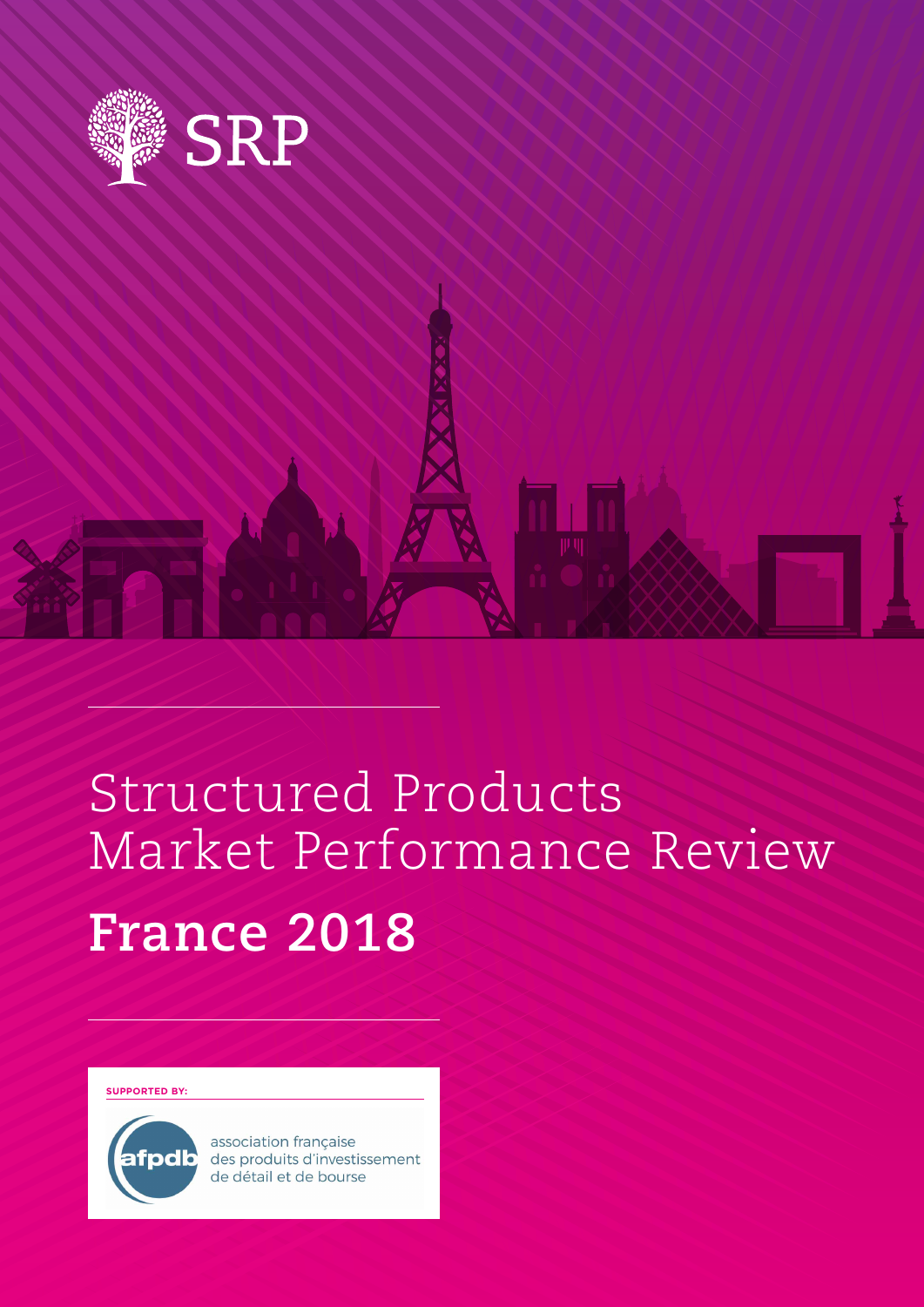**Editorial:** Nikolay Nikolov, Petya Andreeva, Tiago Fernandes **Design:** Paul Pancham **Marketing:** Nimicha Bhanabhai

If you are interested in having a similar bespoke report produced for your organisation, please contact Fabrizio Spagna at +44 (0)20 7779 8505 or email Fabrizio@structuredretailproducts.com

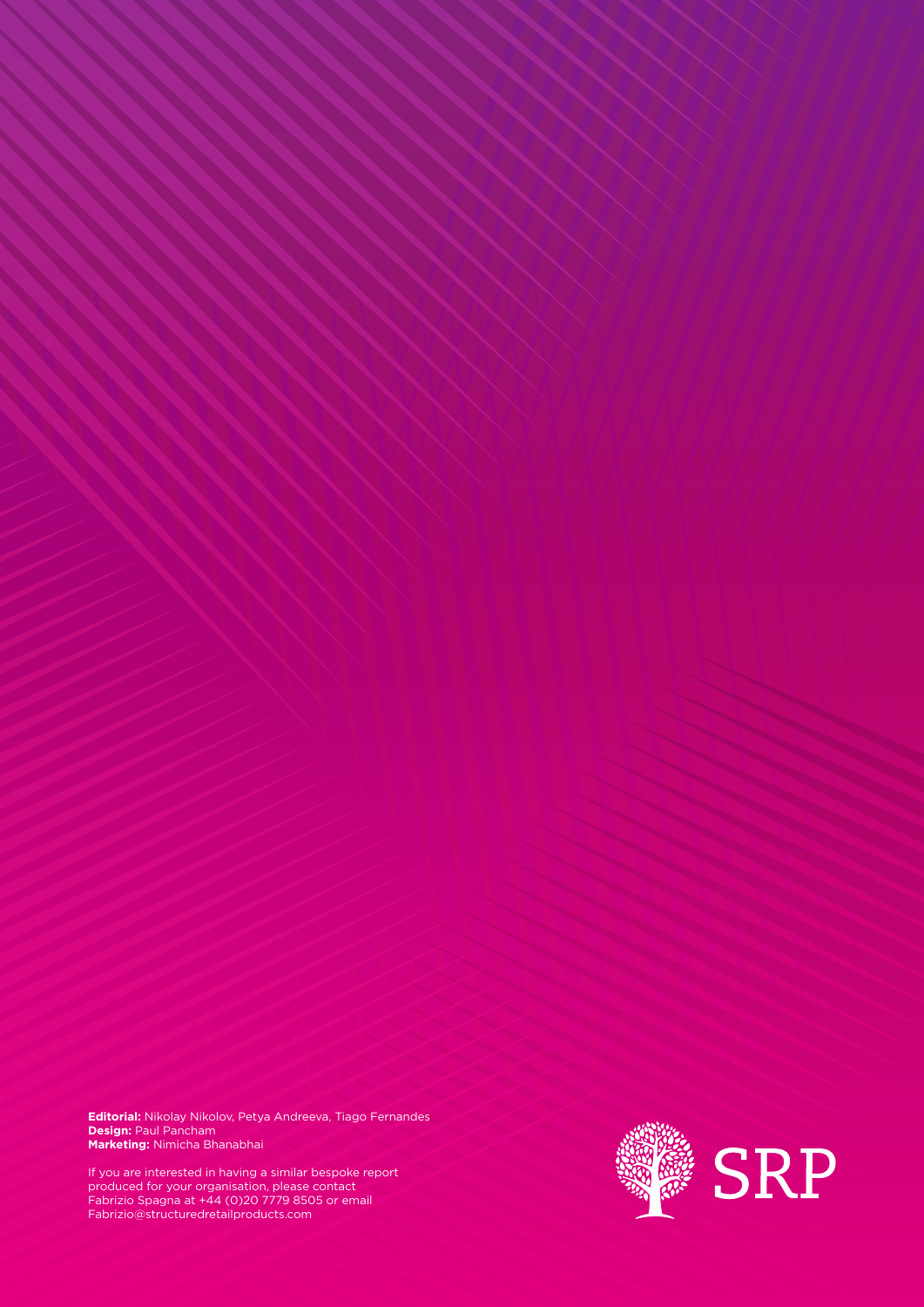### Foreword

The French AFPDB which represents the main manufacturers of retail structured products that are distributed in France – corresponding to over 35 billion € of annual issuances – welcomes the publication of this SRP product performance report on France.

This past decade, from 2007 up to the beginning of 2018, which the study analyses in depth, was certainly a very eventful one.

One major systemic crisis, several regional crises, a fundamental overhaul of the regulatory framework – which notably took us from the lean Investment Services Directive to MIFID1, first, and then the thousands of pages of MIFID2…

Not exactly a bed of roses for the financial markets and investors alike.

However, during these testing times, as the study shows, structured products have proven that they disserved to be an integral part of the French retail investors portfolios, allowing them to access rewarding strategies while a diversifying their risk exposure.

Measuring performance precisely and independently – as this SRP report does –is a crucial element in the credibility of this industry and the AFPDB will continue to support research initiatives in this area.

These efforts go hand in hand with other projects that the AFPDB promotes in order to ensure a longstanding client satisfaction, either on its own initiative, or in cooperation with other leading industry associations, notably through EUSIPA at a European level or together with the French AMAFI at a national level.

These current work-streams involve harmonizing pan-European product typologies and promoting common European standards for detailed distributor information on the product target market and its related cost information. They also aim at improving appropriateness tests of clients based on a more granular assessment of client understanding of the key elements of structured product pay-offs. Also, together with leading institutions in client surveys, the AFPDB will continue to monitor the effective target market through large scale client studies.

"Product performance may vary" – legal disclaimers routinely say.

What shall not fluctuate however is the unwavering commitment of our industry to continue to improve product quality and service excellence so that structured products always remain a long-term value-formoney investment solution as this SRP study so clearly demonstrates.

Sincerely yours,

#### Jean-Philippe CAVROIS **President,** AFPDB, French retail structured products association **www.afpdb.org**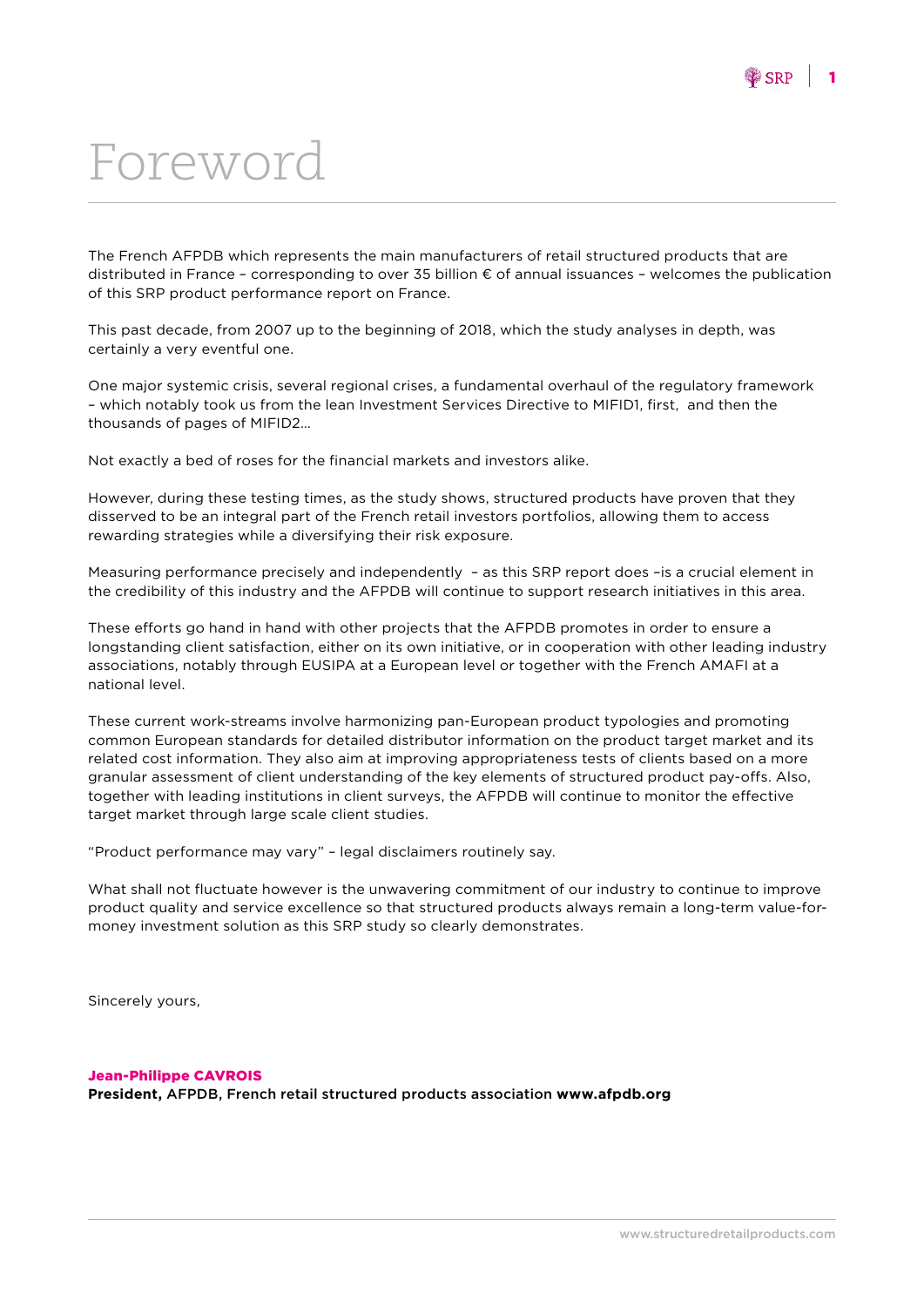### Introduction

**Structured Retail Products (SRP)**, part of the Euromoney group of companies, is the leading online resource for the global structured products industry. With over 3,000 registered users and more than 19 million product listings covering over half a billion data points (as of August 2018), the website is the primary information source for a wide range of businesses involved in the manufacture and distribution of structured investment products.

As of September 2018, SRP is commemorating 20 years of the first product on our France database, therefore we decided, with the support of the AFPDB, to carry out an in-house research report, with the primary source being the extensive product databases of StructuredRetailProducts.com.

This report provides an analysis of the performance of structured retail products distributed in France that matured or expired between 2007 and the first quarter of 2018 (2018Q1). The analysed data includes a total of 2,830 "tranche" products and it is compiled from the StructuredRetailProducts.com France database, which covers over 6,000 tranche products, of which 2,238 are live year-to-date.

#### **What is a Structured Product?**

The term Structured Product refers to an investment product designed to provide a return that is predetermined with reference to the performance of one or more underlying markets. A structured product is typically comprised of a bond and an option, with the former to guarantee capital protection at maturity, and the latter protect capital, achieve a higher return, or both.

# Methodology

#### **Data collection and criteria**

The performance data has been extracted from public sources such as issuer websites and submissions from market players. Additional performance data has been calculated in-house and is based on the performance of the underlying over the investment period.

The calculation of the performance takes into account the capital return and all interest, fixed or variable, paid during the lifetime of the investment and at maturity.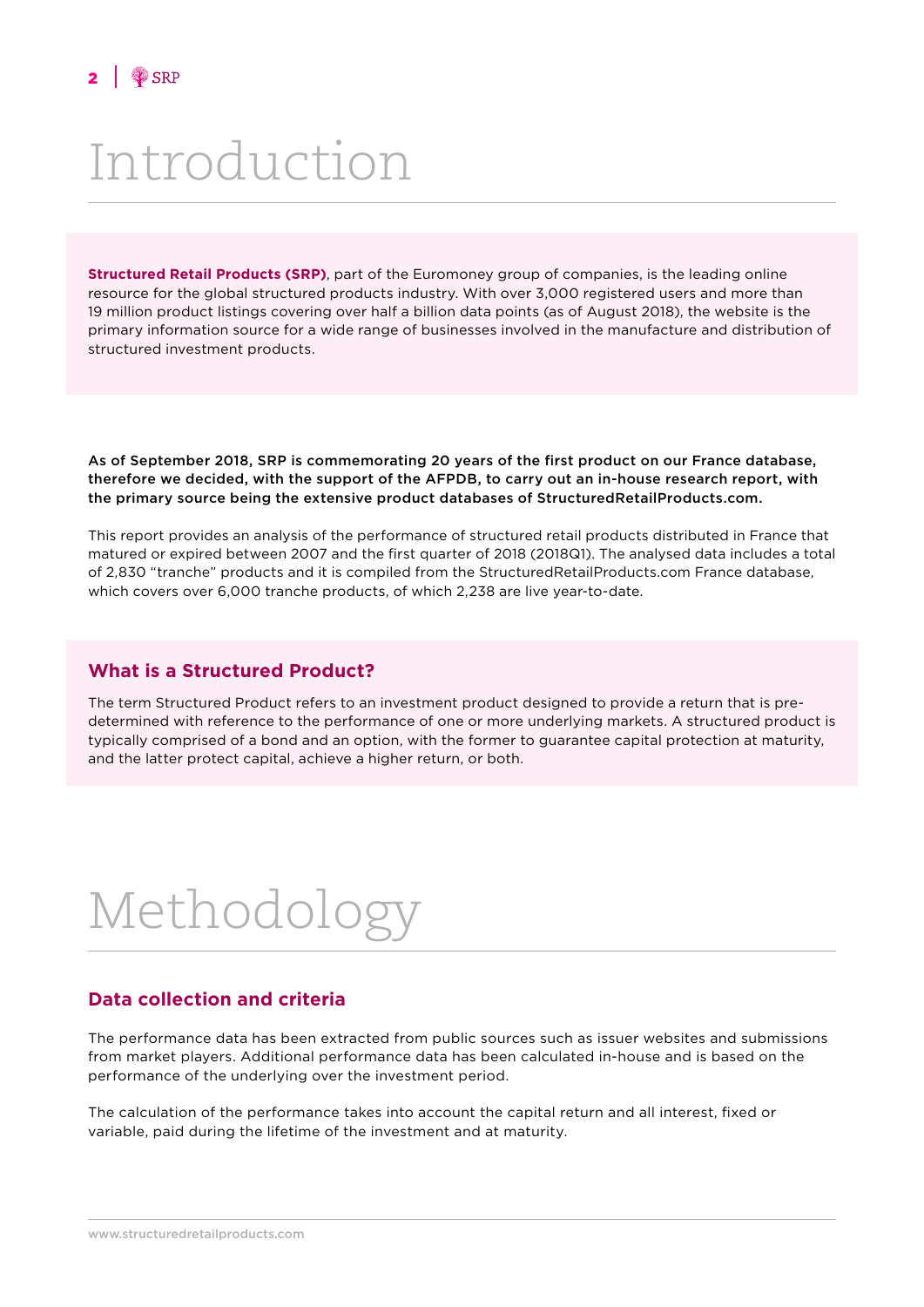# Choice of benchmark

While we calculated product performance in absolute terms, we deemed it appropriate to compare it to benchmarks that represent industry standards and/or investment choices investors might have made had they not invested in a structured product. As such, for every single structured product, we selected a benchmark that the investor could have chosen on the initial date, and compared the performance of the benchmark during the life of the structured product until the maturity date.

Due to the diversified nature of structured products, where capital protection can vary, we decided to divide the structured products in two categories: capital-protected and capital-at-risk.

A natural choice for any investment which is fully capital-protected is a risk-free interest rate benchmark, so the investor can gauge their excess return above the equivalent interest rate. As such, for fully capitalprotected products we have compared annualised return of the structured products with the equivalent Euribor interest rate, up to a one-year term. Returns of capital-protected products with longer terms have been compared to the equivalent interest swap rate of 18 months to 10 years, depending on the maturity date of the products.

For the capital-at-risk products, we opted for the French domestic benchmark Cac 40, as a high proportion of the products covered by this report will be equity-linked. The typically high correlations between equity index underlyings should also make the local domestic index an acceptable benchmark when the underlying is linked to foreign equity indices, although we did not take into account the soft protection offered by some structured products.

### Limitations

The returns shown do not take into account management fees in the case of a life insurance or investment contract, nor custodial fees in the case of an investment in a securities account. In addition, returns exclude entry / arbitration fees in the case of a life insurance or investment contract, as well as the subscription fee in the case of an investment in a securities account and social and tax levies.

The study analyses only the products for which SRP has collected or calculated the performance (84% of the matured products in the database).

The performance data is not evenly distributed across the analysis period, meaning that for some time periods there are more performances than for others.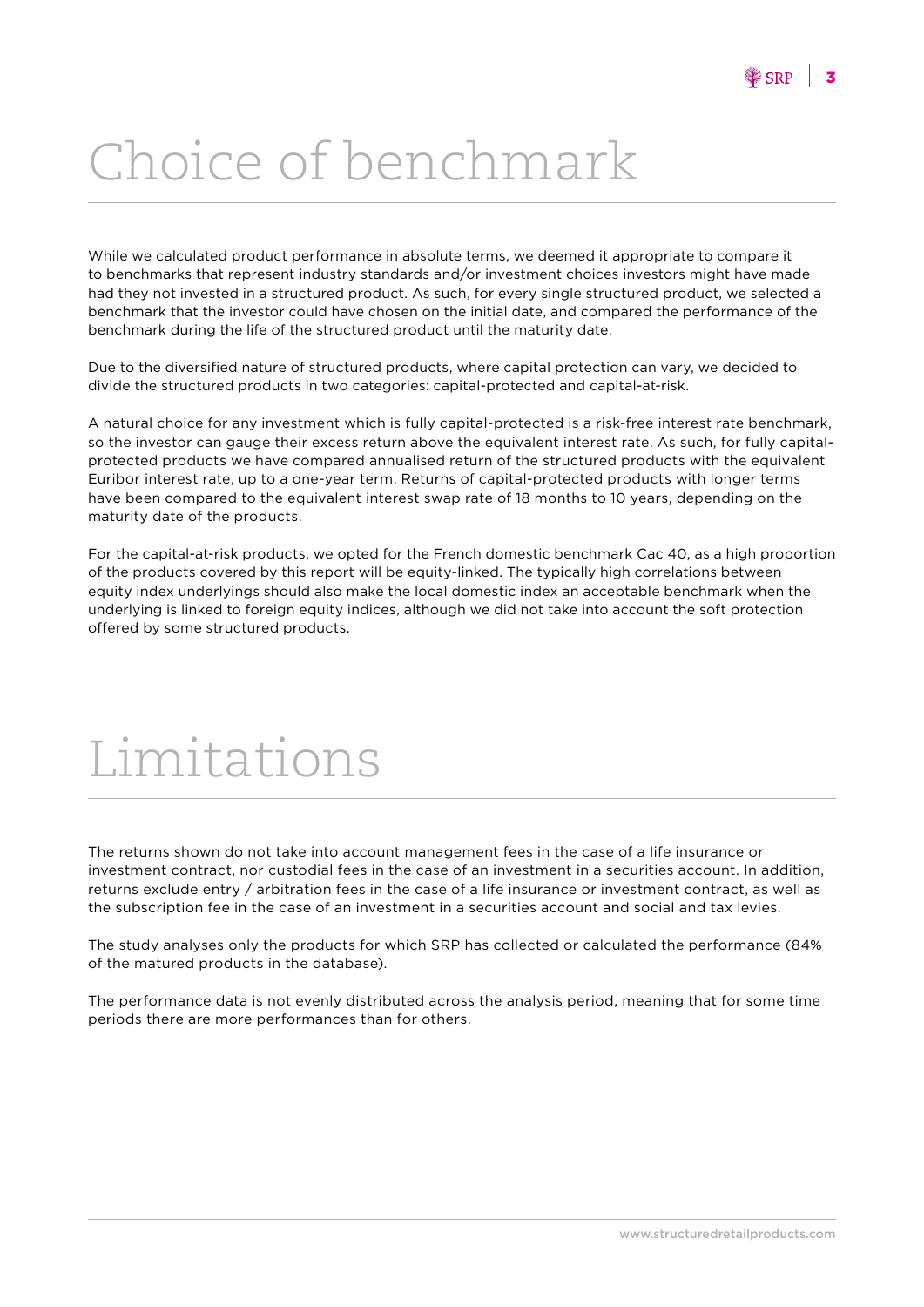## Performance Analysis

- Structured products averaged a 4.37% annualised return between 2007 and 2018 Q1
- Only 5% of the analysed products scored negatively
- Performance has been increasing since 2013 to peak at 6.2% annualised return in 2018 Q1

Histogram of annualised performances (2007-2018 Q1)



From all the products with performance, 79% of the products which matured between 2007 and 2018 Q1 delivered a positive return at the end of the investment term (3.7 years on average), according to SRP data. More than half of the products (56%) returned 5% or more.

Only 5% of the analysed products delivered less than the initial capital, compared with 15% which returned the initial capital at the term of the investment. Of this 5%, returns were between -0.08% and -92% p.a., resulting in an average loss of -6.77% p.a.

When it comes to the historical performance, we can observe two distinctly different dynamics in the performance of structured products, notably before and after 2012.

Products coming to maturity before 2012 were largely affected by both the global financial crisis and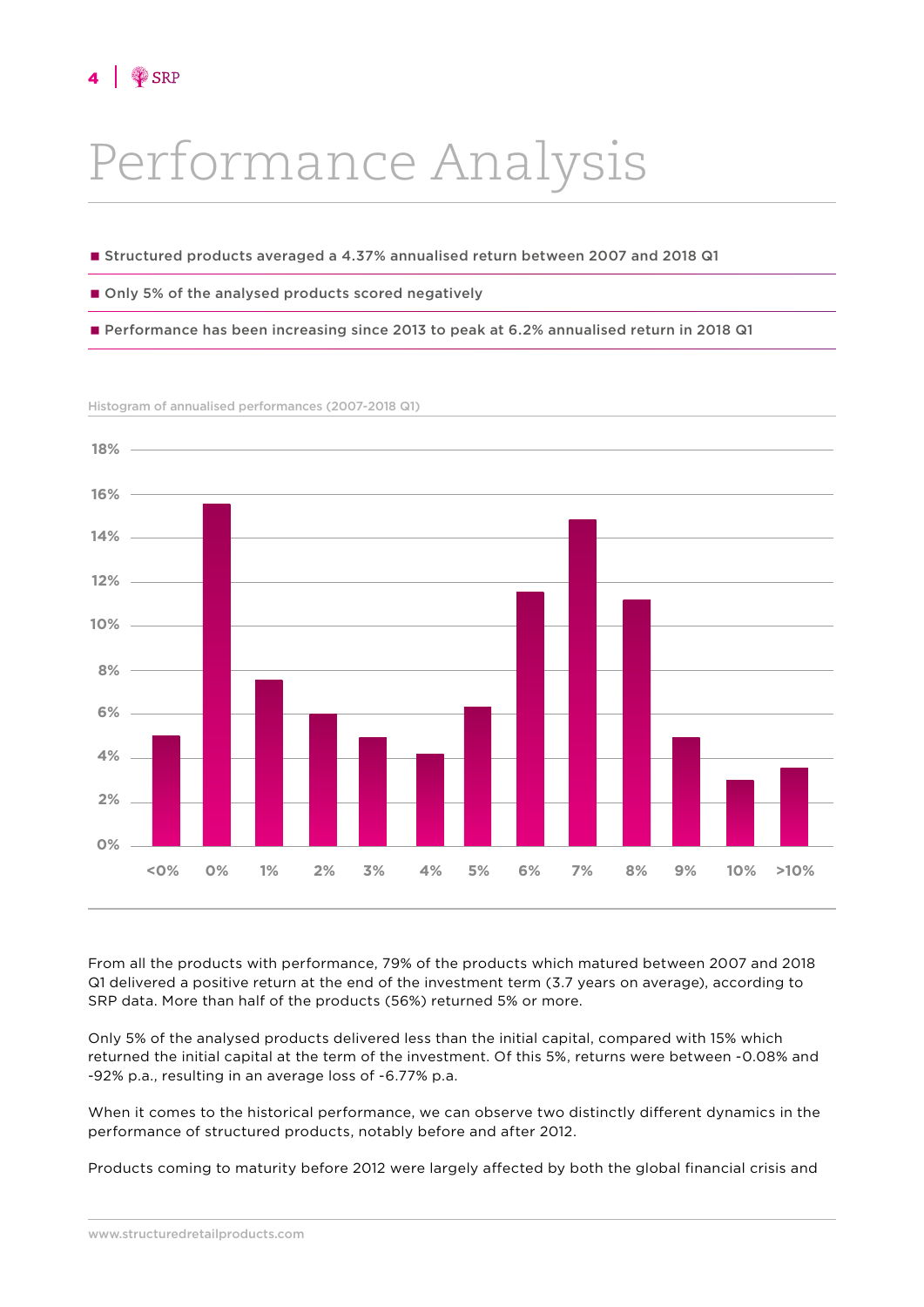**0% 1% 2% 3% 4% 5% 6% 7% 2007 2008 2009 2010 2011 2012 2013 2014 2015 2016 2017 2018**

Historical Performance of Structured Products (2007 - 2018 Q1)

the European sovereign debt crisis but still provided earnings based on their average performance. The vast majority featured exotic payoff formulas largely betting on the dynamics of one asset versus a basket of underlying assets, which partially explains why products maturing before 2012 behaved in unexpected ways compared with the underlying. At the peak of the crisis, structured products experienced two periods with falling levels of return. However, they still provided investors with positive returns, based on the average performance of the analysed products.

Since 2008, the French Financial Markets Regulator (Autorité des marchés financiers - AMF) and the French Financial Supervisory Body (Autorité de Contrôle Prudentiel et de Résolution - ACPR) have highlighted the importance of transparency and simplicity for structured products which translated in a decrease of exotic payoff formulas.

More standardised structured formulas, supported by rising equity markets, delivered positive performances despite progressively lower interest rates. Maturities between 2012 and 2018 have displayed a steady increase in their returns, dipping slightly in 2016 when markets were affected by the Chinese stock market crash and the collapse in oil prices.

After 2012 structured products have tended to deliver returns of 5, 6, or 7% p.a. which outperform the overall levels of a risk-free investment. We also concluded that products with an early redemption "autocallable" feature (a.k.a., Knock Out) have significantly improved the average capital return across all payoffs that it has been used in combination with. This is because autocallables are able to capture upside market movements most other payoffs cannot access.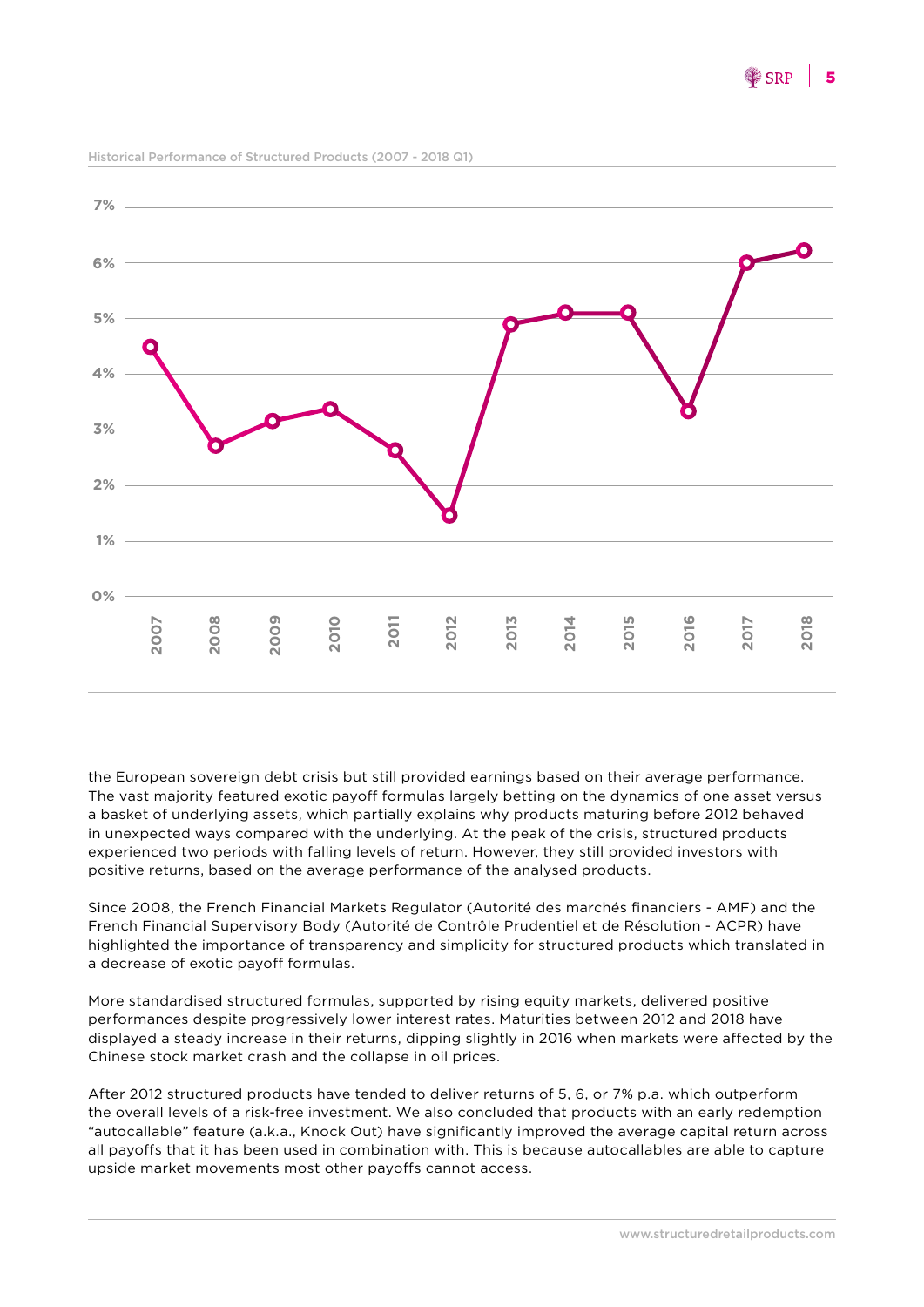#### **Capital-protected products vs. capital-at-risk products**

To ensure that we analyse the performance of these products correctly, we distinguish between two main structured product families, depending on whether the invested capital is guaranteed at maturity. With the former, investors recover 100% of their initial investment at maturity (except in case of bankruptcy, default of payment or resolution of the issuer).

The latter, which has become the most common category due to the low interest rate environment, typically delivers higher returns, but the initial capital is at risk and the investor may lose all or part of the original investment, depending on the performance of the underlying. Typically, these types of products offer conditional or partial protection against a decline in the underlying of typically 30%, 40% or even 50% at maturity, within which limit the capital is guaranteed. Beyond this threshold, however, the investor is exposed to the fall of the underlying. The protection itself is carried out through a "knock-in" barrier, which is set at a level lower than the strike price. If the barrier is breached, the percentage of the initial capital returned at maturity will be determined by the performance of the underlying in relation to its opening level.



Capital Protected vs Capital at Risk \* by number of maturing products

Capital-protected products have accounted for the vast majority of the maturities before 2012. Since then, capital-protected maturities in the sample have given way to capital-at-risk products. This is because of continuously low interest rates, which has made it more expensive to buy options at inception. Higher interest rates require less to be set aside to ensure the full return of capital, and therefore more is left to be spent on the options. This has generally allowed for more attractive investment returns. In difficult market conditions, manufacturers sought to address investors' need for yield and capital protection by developing defensive capital-at-risk structures aiming to offer a returns in bull, flat or even bear markets. This has been achieved with the use of the "autocallable" mechanism, whereby products with longer maturities have the possibility to redeem early. We will elaborate more on the "autocallable" payoff further in this report.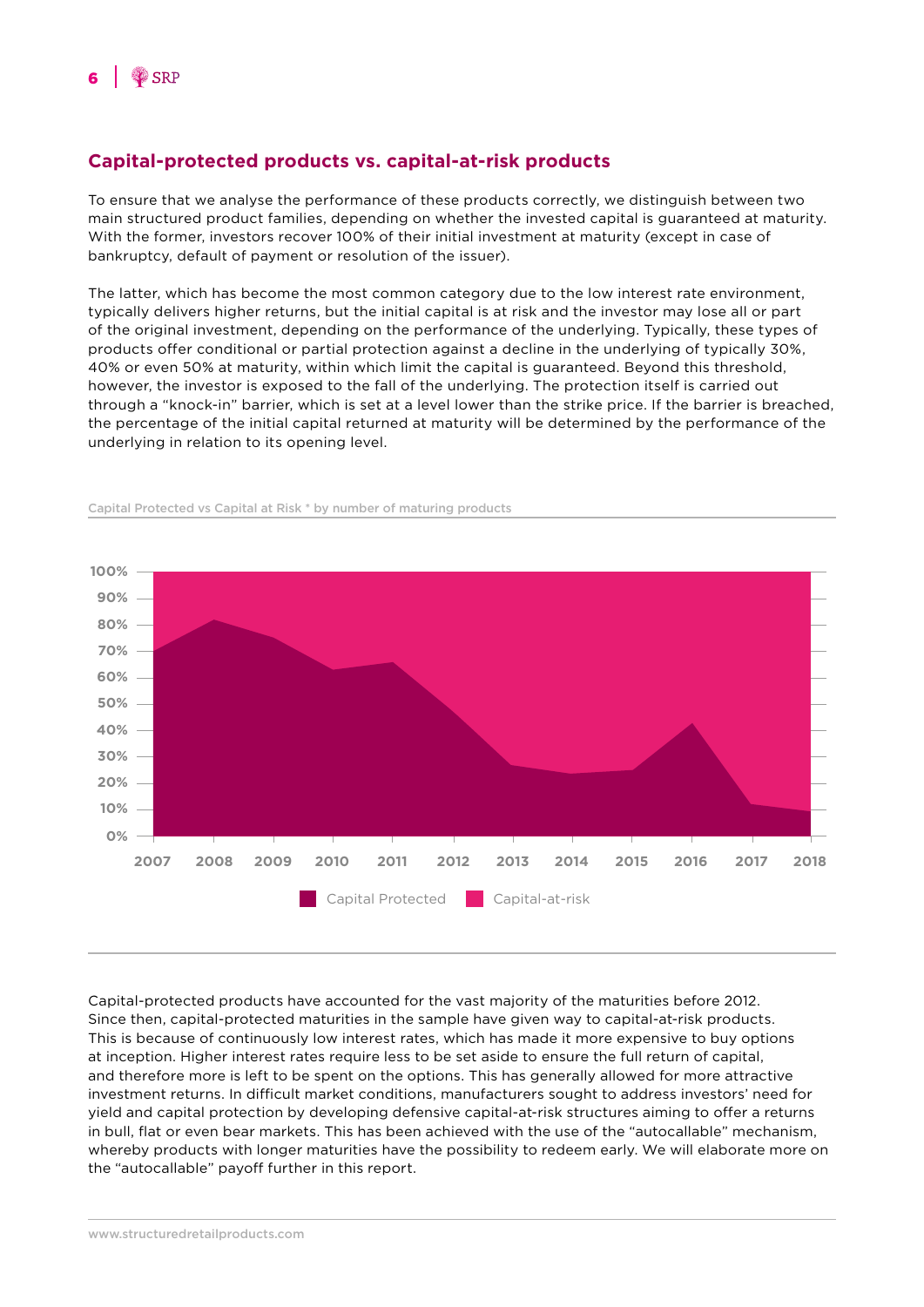# Capital-protected products

- **E** Capital-protected products outperform when they only return the initial capital, as generally a direct investment on the underlying would mean a loss of capital
- Issuers' increased level of funding in the post-crisis period led to a higher spread and outperformance compared to other risk-free investments
- Capital-protected products experienced a sharp decrease after 2012, which was followed by shift towards capital-at-risk products

Prevailing low interest rates have gradually restricted the issuance of fully capital-protected structured products. Of the 3,000 products issued since 2013, only 216 guaranteed at least 100% of the nominal invested. The share of capital-protected products has significantly decreased compared with the period between 2007 and 2012, when such products accounted for 44% of the market (646/1,464). Seeking to offer yield in a prevailing low interest rate environment, providers have gradually shifted from fully capital-protected products to structures with conditional protection.

We analysed 1,074 matured capital-protected products in France with maturity dates between 01 January 2007 and 31 March 2018. These products initially gathered EUR 112.8bn of sales and delivered an average annualised return of 2.28% when they matured.

Nearly 35% of the products in the analysed capital-protected sample returned the initial investment, while 42% have delivered a return above 2%.



Histogram of annualised performances: Capital Protected Products (2007-2018Q1)

www.structuredretailproducts.com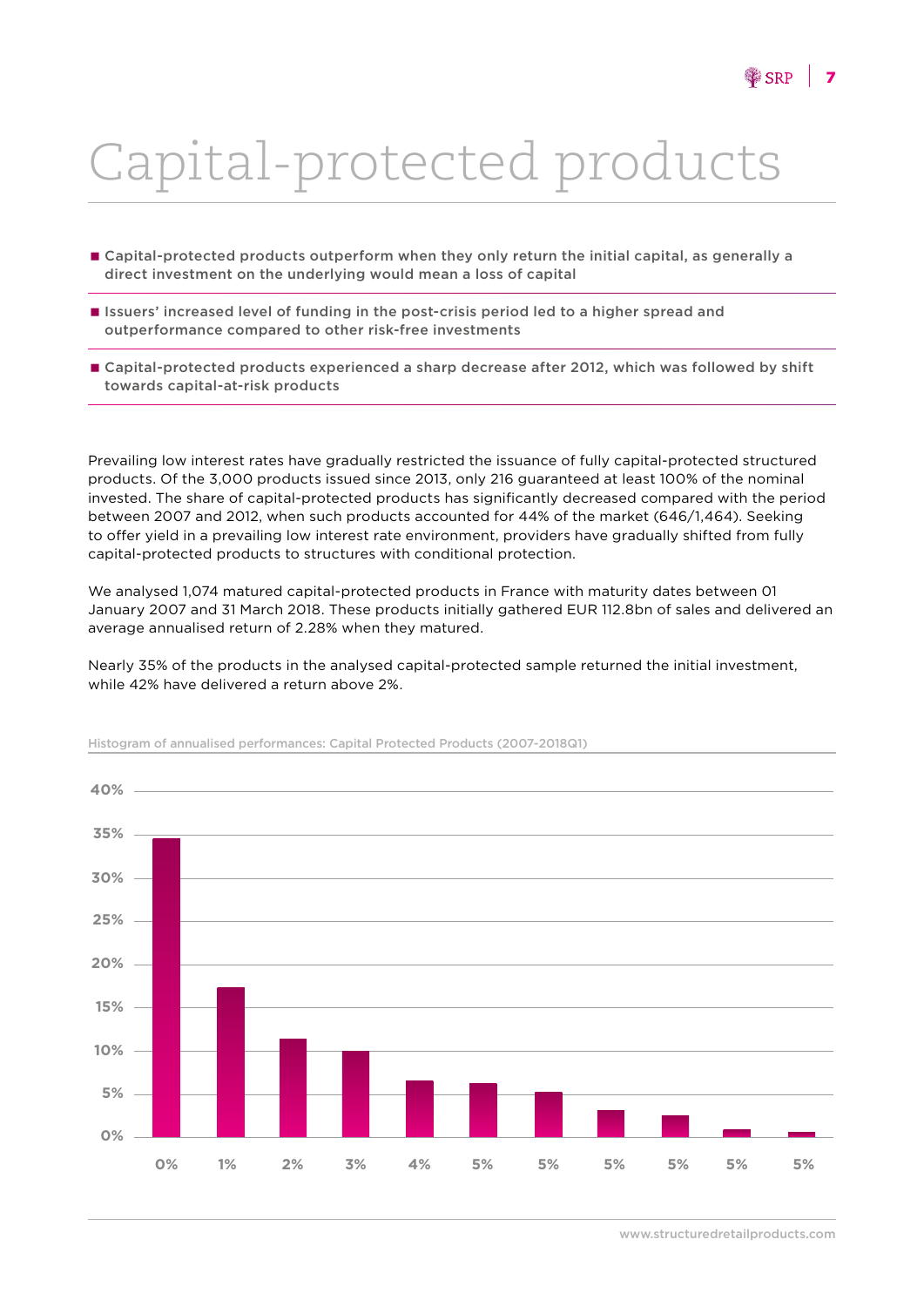



Histogram of annualised performances: Capital Protected Products (2007-2018Q1)

Capital-protected structures pulled through the post-global financial crisis period with decreasing average returns, plummeting from nearly 4% at the end 2007 to slightly below 1% as of end 2012. The decrease was in line with falling interest rates and French ten-year government bond yields. Although structured products seemed to be more affected by the declining yields trend, since 2013 their returns stabilised, positively influenced by issuers' increased funding level post-crisis.

The tables below highlight a few characteristics of the sample, which broadly match the characteristics of the overall capital-protected market in France. In fact, as can be seen below, the typical product within our capital-protected sample would be a five to eight-year structure on the Eurostoxx 50 or linked to a basket of shares.

The sample is heavily weighted (at 75%) toward equities, whether it is shares, baskets or indices. In fact, 27% of the products (22% of sales) are linked to the Eurostoxx 50 as a single index. If baskets containing the Eurostoxx 50 were added to the above figure, the proportion of the sample that is linked to this index rises to 39% (number of products) and 37% (sales).

Basket of equities were predominantly used in products distributed before 2007 and accounted for 22% of the capital-protected sample and for 24% of the collected sales volume.

The sample is dominated by simple Uncapped Call structures offering either full but more often partial participation in the upside of the underlying asset. A specificity of the analysed participation products in the sample, is the fact that the majority were not designed to capture the final evolution of the underlying, but an arithmetic average of its performance measured at a specified frequency during the investment term. The lack of significant (adjusted) performance of the underlyings further explains the underperformance of the Uncapped Call payoff during the post-crises years.

In contrast, and as we can see in the table below, the autocallable feature (Knock-Out) has tended to significantly improve the average capital return across all payoffs that it has been used in combination with. This is because autocallables are able to capture the upside market movements most other payoffs cannot access.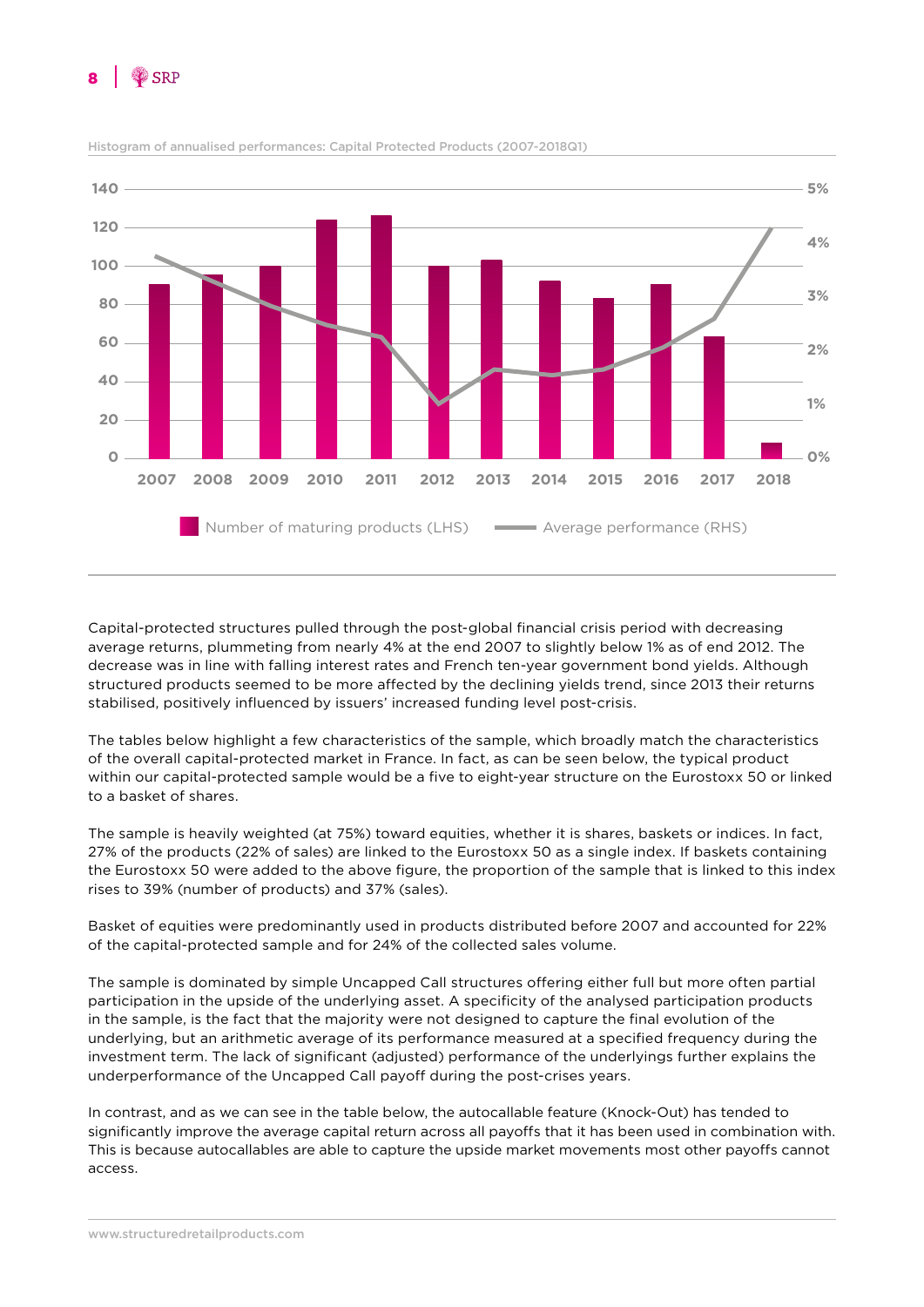Table 1.1: France: asset classes within the capital-protected

| <b>Asset Class</b>                           | <b>Number of</b><br>products | Market share by<br>volumes (%) | <b>Average annualised</b><br>return (%) |
|----------------------------------------------|------------------------------|--------------------------------|-----------------------------------------|
| <b>Equity (Single Index)</b>                 | 387                          | 28.39                          | 2.58                                    |
| <b>Equity (Index Basket)</b>                 | 185                          | 27.61                          | 2.09                                    |
| <b>Equity (Share Basket)</b>                 | 234                          | 23.81                          | 2.52                                    |
| Fund                                         | 157                          | 10.10                          | 1.85                                    |
| <b>Hybrid</b>                                | 78                           | 7.94                           | 1.29                                    |
| <b>Interest Rate</b>                         | 11                           | 1.22                           | 2.69                                    |
| Equity (Share Basket), Equity (Single Index) | 6                            | 0.60                           | 0.56                                    |
| Credit                                       | $\overline{2}$               | 0.11                           | 1.99                                    |
| Inflation                                    | 3                            | 0.10                           | 2.74                                    |
| <b>Others</b>                                | 3                            | 0.05                           | 6.23                                    |
| <b>Alternatives</b>                          | $\overline{4}$               | 0.04                           | 0.32                                    |
| <b>Commodities</b>                           | $\overline{4}$               | 0.03                           | 3.28                                    |
| <b>Grand Total</b>                           | 1074                         | 100                            | 2.28                                    |

#### Table 1.2: France: payoffs within the capital-protected

| <b>Payoff</b>                        | <b>Number of</b><br>products | <b>Market share by</b><br>volumes (%) | <b>Average annualised</b><br>return (%) |
|--------------------------------------|------------------------------|---------------------------------------|-----------------------------------------|
| <b>Uncapped Call</b>                 | 231                          | 18.33                                 | 1.99                                    |
| <b>Portfolio Insurance</b>           | 142                          | 11.71                                 | 1,31                                    |
| <b>Knock Out, Uncapped Call</b>      | 113                          | 11.60                                 | 3.42                                    |
| <b>Capped Call</b>                   | 87                           | 9.78                                  | 2.82                                    |
| <b>Exotic</b>                        | 63                           | 9.12                                  | 2.92                                    |
| <b>Best of Option</b>                | 65                           | 5.56                                  | 1.84                                    |
| <b>Cliquet</b>                       | 60                           | 4.37                                  | 3.14                                    |
| <b>Fixed Upside</b>                  | 23                           | 3.80                                  | 2.00                                    |
| Altiplano                            | 39                           | 3.48                                  | 0.99                                    |
| Himalaya                             | 18                           | 1.90                                  | 3.29                                    |
| <b>Digital</b>                       | 35                           | 1.73                                  | 2.92                                    |
| Rainbow                              | 22                           | 1.27                                  | 2.17                                    |
| <b>Best of Option, Uncapped Call</b> | 13                           | 0.84                                  | 0.38                                    |
| Podium                               | 10                           | 0.44                                  | 3.97                                    |
| <b>Worst of Option</b>               | 10 <sup>°</sup>              | 0.28                                  | 1.61                                    |
| Other                                | 143                          | 15.81                                 |                                         |
| <b>Grand Total</b>                   | 1074                         | 100                                   | 2.28                                    |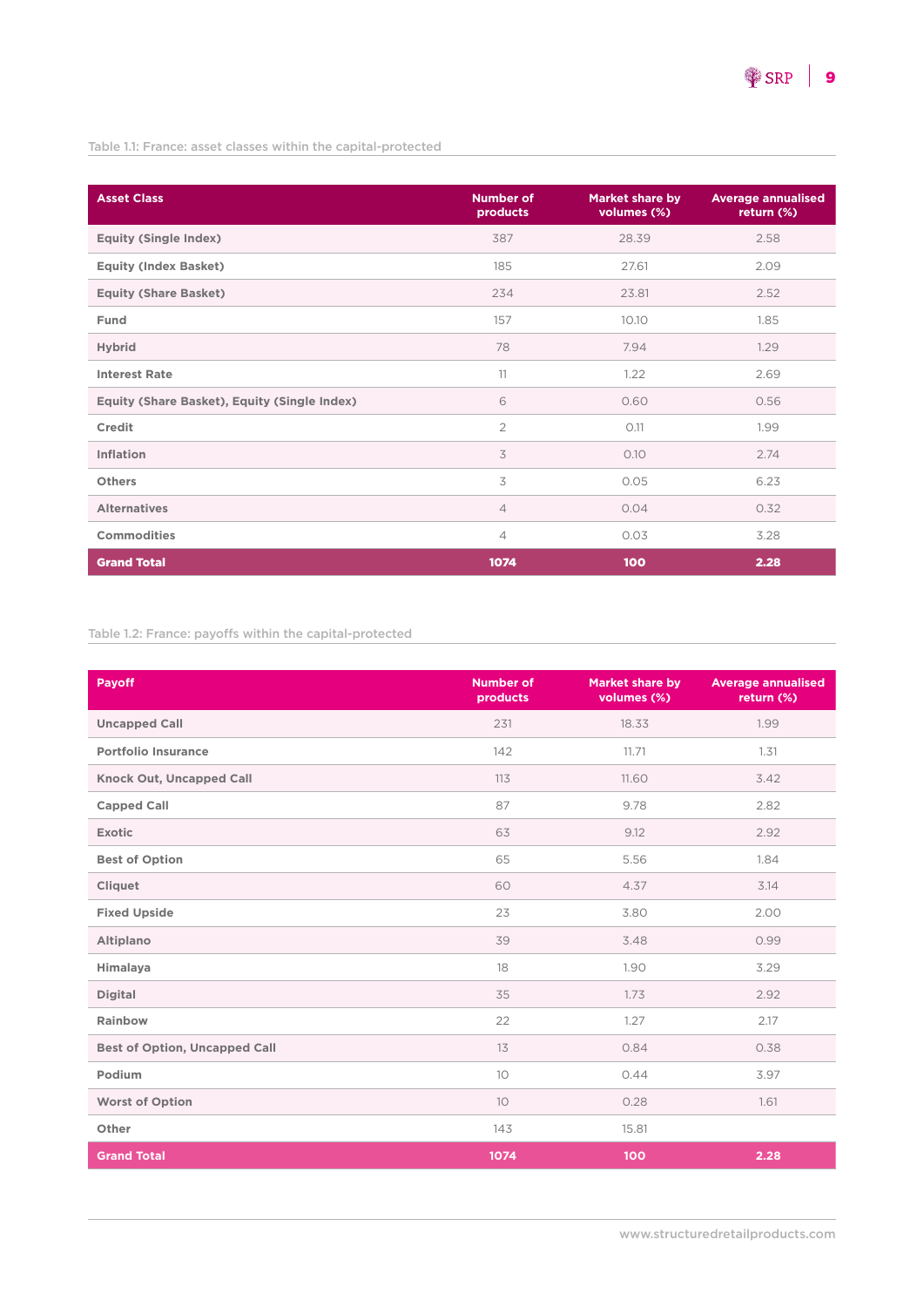

Cliquet features together with Himalaya and Podium payoffs produced among the best average results in the sample, each returning above 3% p.a.

We should note, however, that the highest returns of the Himalaya payoff were achieved before 2008. The product aims to pay a coupon at maturity, based on the average of the performance of the best shares (or indices) of a basket, across specified periods during the term of the product. At each observation date, the best performing stocks in the basket are removed for subsequent periods and their performances are locked in. Himalaya structures have also been negatively affected by post-crisis falling markets.

Market conditions post-2008 explain why Altiplanos failed to meet their investment objectives and returned less than half the performance of the overall sample. The payoff is defined by the dynamics of one asset versus a basket of underlying assets and seeks to offer a fixed coupon at maturity provided none of the underlyings have fallen below their barrier level before maturity.

Portfolio insurance products (also known as CPPI) failed to deliver strong returns. Quite popular before 2008, these medium-to-long-term products dynamically allocate between a risk-free asset and a risky portfolio, seeking to combine upside potential with a capital guarantee. The payoff suffered from the equity downturn in the period between 2008 and 2009 and ceased to perform during the subsequent rebound of the markets due to the need to protect capital at maturity.

Only 94 products in our capital-protected sample, representing initial sales of EUR 8.7bn, have matured earlier than planned. This means only 8.7% of the sample of capital-protected products had a maturity date other than the one planned. The main reason for the lack of early termination is the fact that only 143 products (13%) include an autocallable (Knock Out) feature. Half of these (75 products) failed to breach the early redemption barrier, and have gone through their stated maturity, returning an average annualised 1.13% (compared to 6.2% p.a. for those which expiried at an earlier date).

|                    | <b>Planned term</b>          |                                          |                                            | <b>Actual term</b>           |                                          |                                            |
|--------------------|------------------------------|------------------------------------------|--------------------------------------------|------------------------------|------------------------------------------|--------------------------------------------|
| <b>Years</b>       | <b>Number of</b><br>products | <b>Market</b><br>share by<br>volumes (%) | <b>Average</b><br>annualised<br>return (%) | <b>Number of</b><br>products | <b>Market</b><br>share by<br>volumes (%) | <b>Average</b><br>annualised<br>return (%) |
| <1 year            |                              |                                          |                                            | $\mathbf{1}$                 |                                          | 4.62                                       |
| 1                  | $\mathbb{1}$                 |                                          | 1.98                                       | 17                           | 1.28                                     | 7.86                                       |
| $\overline{2}$     | 35                           | 3.83                                     | 1.80                                       | 48                           | 4.98                                     | 3.11                                       |
| 3                  | 42                           | 1.77                                     | 2.30                                       | 51                           | 2.32                                     | 2.96                                       |
| $\overline{4}$     | 84                           | 8.47                                     | 2.89                                       | 104                          | 9.67                                     | 3.21                                       |
| 5                  | 171                          | 16.52                                    | 2.63                                       | 165                          | 15.27                                    | 2.33                                       |
| 6                  | 298                          | 27.75                                    | 2.01                                       | 293                          | 28.06                                    | 1.94                                       |
| $\overline{7}$     | 29                           | 3.05                                     | 2.49                                       | 31                           | 3.84                                     | 2.50                                       |
| 8                  | 355                          | 36.27                                    | 2.38                                       | 312                          | 32.32                                    | 1.91                                       |
| $\overline{9}$     | 11                           | 0.67                                     | 2.56                                       | 10                           | 0.63                                     | 2.02                                       |
| 10                 | 44                           | 1.63                                     | 0.78                                       | 41                           | 1.61                                     | 0.57                                       |
| More than 10 years | $\overline{4}$               | 0.04                                     | 2.76                                       | 1                            | 0.01                                     | 3.96                                       |
| <b>Grand Total</b> | 1074                         | 100                                      | 2.28                                       | 1074                         | 100                                      | 2.28                                       |

#### Table 1.3: France: terms within the capital-protected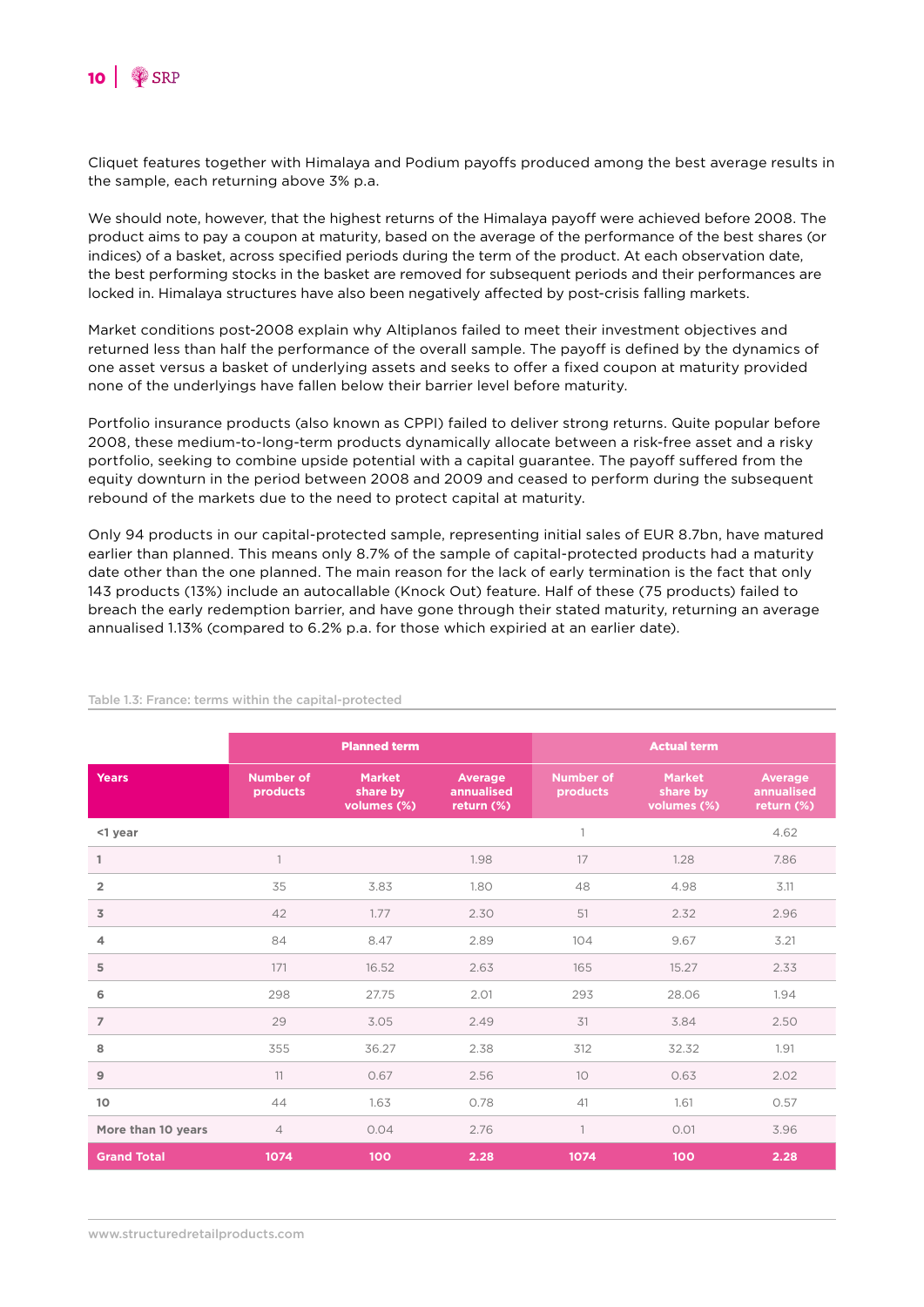## Historical performance of capital-protected versus interest rates

Capital protected products vs. Euribor interest rate (2007 - 2018Q1)



Capital-protected structured products are strongly dependent on issuer's funding level, which is the interest rate plus the spread (risk) of the issuer. The spread itself depends on the credit rating of the issuer, which is highly correlated with the risk of default of the issuer. This explains why yield delivered by capital-protected products mainly depends on issuers' credit risk, which is a function of its credit rating.

The post-crisis downgrading of issuers' credit rating has translated in higher level of funding, which resulted in a higher spread for the products that matured in 2013 and from 2015 onwards. Given that almost 70% of the products in the analysed sample have had an actual investment term between 6 and 10 years, this explains why products maturing in these periods have clearly outperformed the interest rate.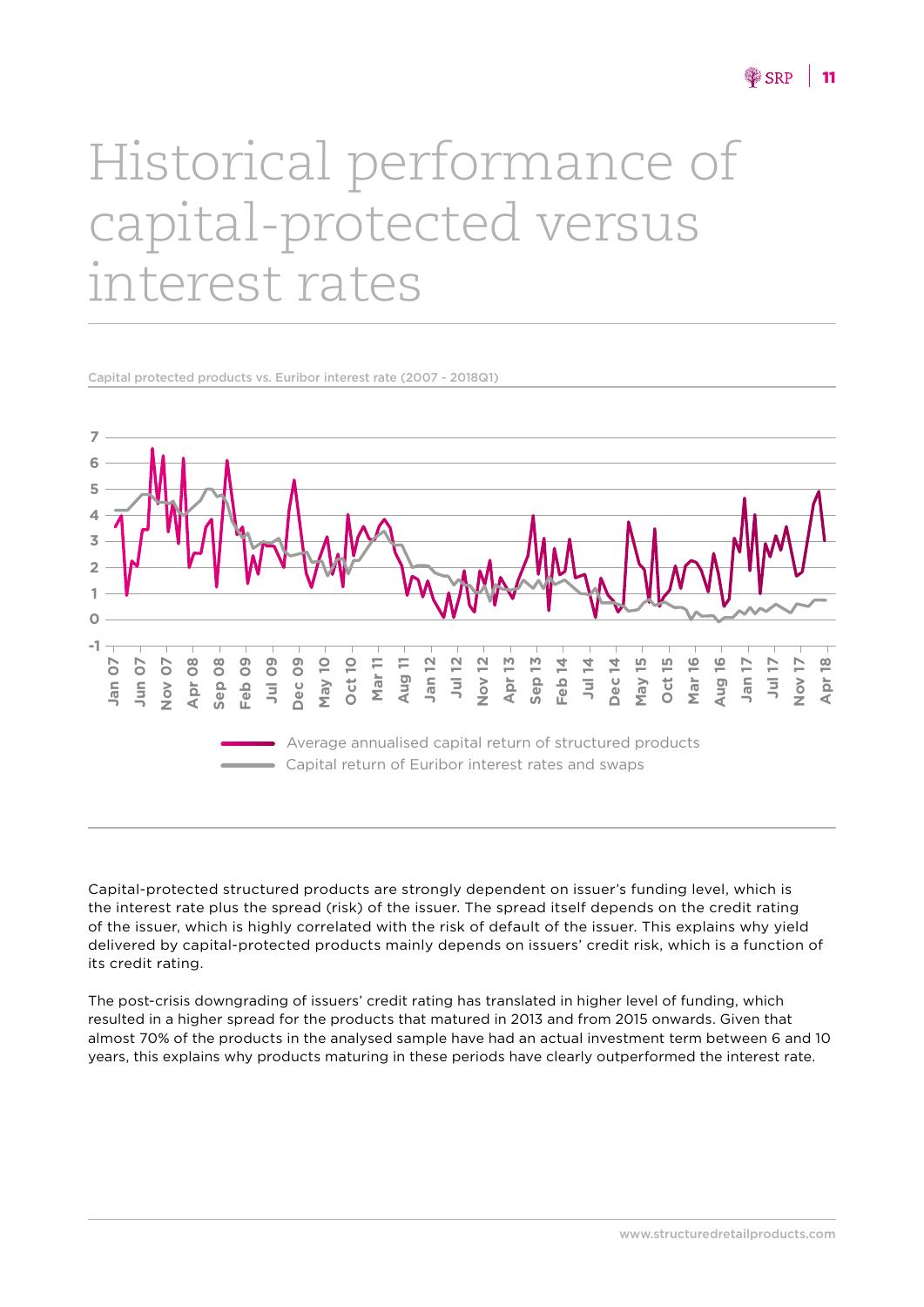### Capital-at-risk

- Capital-at-risk products averaged a 5.64% annualised return between 2007 and 2018Q1
- 78% of the capital-at-risk sample delivered 5% p.a. or more
- Only 8.3% of the analysed capital-at-risk products returned less than the initial capital

We analysed 1,756 matured capital-at-risk products in France with maturity dates between January 1st, 2007 and March 31, 2018. These products initially gathered an estimated EUR 42.7bn of sales and delivered an average annualised return of 5.64% when they matured.

The following tables highlight a few characteristics of the sample, which, as expected, broadly match the characteristics of the overall capital-at-risk market in France. In fact, as shown below, the typical product within our capital-at-risk sample would be a five to ten-year autocallable product linked to the Eurostoxx 50 that offers conditional protection within a predefined fall of the underlying.



Histogram of annualised performances - Capital-at-Risk (2007-2018Q1)

87.7% of the products which matured between 2007 and 2018Q1 delivered a positive return at the end of the investment term (2 years on average), according to SRP data. The vast majority of the products (76%) returned 5% or more, while 8.3% of the analysed products delivered less than the initial capital. 4% returned the initial capital at the term of the investment.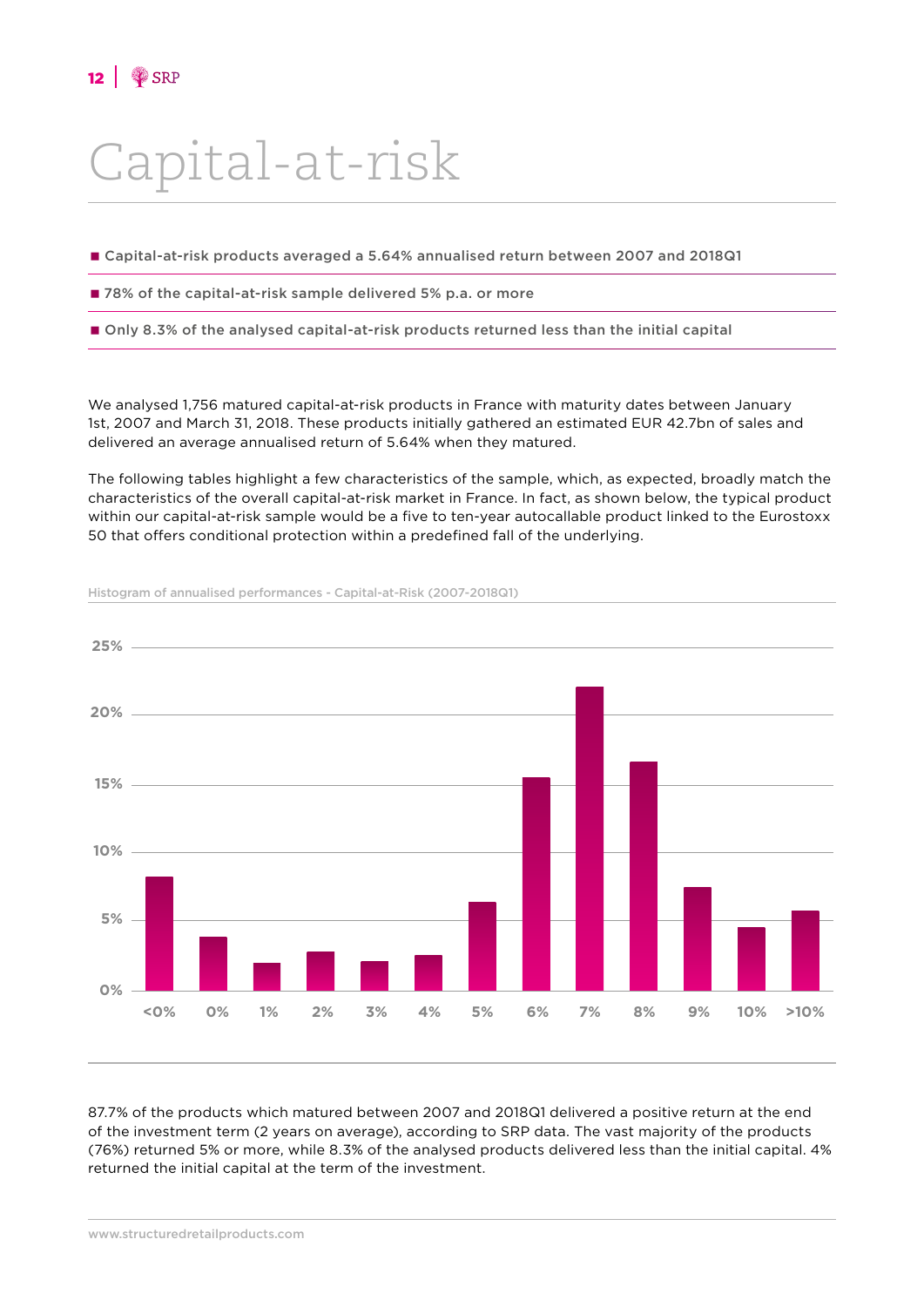

Historical Performance of Capital-at-Risk Structured Products (2007 - 2018Q1)

Negatively performing products returned between -0.08% and -92% p.a., resulting in an average loss of -6.7% p.a. Clearly, the vast majority of negatively performing products (68%) were concentrated in the years between the global financial crash in 2008 and the European sovereign debt crisis. Negatively performing products in 2008 represented 45% of the analysed maturities for the respective year. The share of negatively performing products subsequently dropped to 34% in 2009, to remain between 20% and 30% for the next three years. A key factor here was the high entry levels of the underlying assets at the inception of the products, and which levels could not be recovered at the end of the investment terms. The share of negatively performing products compressed to slightly above 3% in both 2014 and 2015, but peaked at 10% at the end of 2016. Negatively performing products in 2017 accounted for 2.6%.

Since 2013 capital-at-risk products' yield returned to pre-crisis levels of slightly above 6%. Meanwhile, structured products typologies have shifted towards easily understandable payoffs, linked in their vast majority to indices, and able to better resist possible market drops and corrections. One reason behind these higher returns is the early redemption feature allowing to capture rising momentum in uncertain sideways moving markets. No less importantly, capital-at-risk products' capacity to defend the invested capital showed its value in 2016 when markets were affected by the Chinese stock market crash and the collapse in oil prices.

More recently, the market saw products designed to guarantee a return within a limited fall of the underlying (typically between -20% and -30%). The rationale behind the payoff is that even if the product has not been called, the investor is still entitled to his or her predefined coupon. This is particularly important in the case of long-term investment strategies and when the trade levels of indices could be relatively high.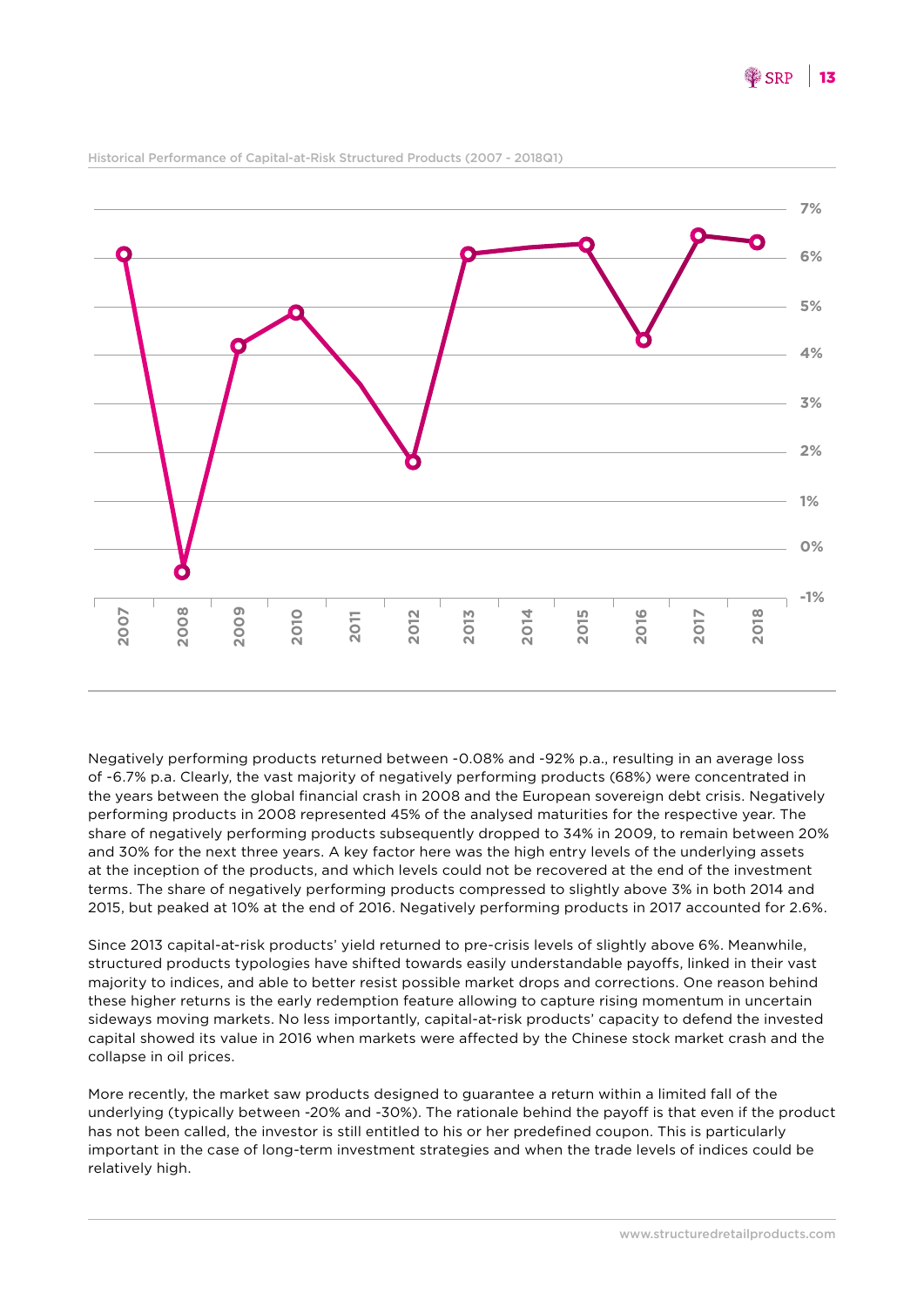

#### Table 2.1: France: asset classes within the capital-at-risk

| <b>Asset Class</b>                           | <b>Number of</b><br>products | <b>Market share by</b><br>volumes (%) | <b>Average annualised</b><br>return (%) |
|----------------------------------------------|------------------------------|---------------------------------------|-----------------------------------------|
| <b>Equity (Single Index)</b>                 | 1399                         | 78.31                                 | 6.30                                    |
| <b>Equity (Share Basket)</b>                 | 94                           | 6.66                                  | $-0.36$                                 |
| <b>Equity (Single Share)</b>                 | 93                           | 1.96                                  | 7.74                                    |
| <b>Equity (Index Basket)</b>                 | 71                           | 7.52                                  | 4.62                                    |
| <b>Credit</b>                                | 42                           | 1.09                                  | 0.50                                    |
| <b>Hybrid</b>                                | 32                           | 3.28                                  | 0.54                                    |
| <b>Fund</b>                                  | 16                           | 0.95                                  | 0.62                                    |
| <b>Commodities</b>                           | 5                            | 0.08                                  | 4.81                                    |
| <b>Interest Rate</b>                         | 3                            | 0.15                                  | 1.57                                    |
| Equity (Share Basket), Equity (Single Index) | 1                            |                                       | 0.23                                    |
| <b>Grand Total</b>                           | 1756                         | 100                                   | 5.64                                    |

#### Underlyings

| <b>Underlying</b>                                      | <b>Number of</b><br>products | <b>Market share by</b><br>volumes (%) | <b>Average annualised</b><br>return (%) |
|--------------------------------------------------------|------------------------------|---------------------------------------|-----------------------------------------|
| Eurostoxx 50                                           | 1038                         | 63.68                                 | 6.10                                    |
| $Cac$ 40                                               | 136                          | 7.85                                  | 5.94                                    |
| <b>Share Basket (Unspecified)</b>                      | 73                           | 6.30                                  | 0.29                                    |
| Euro iStoxx Equal Weight Constant 50                   | 100                          | 3.63                                  | 7.51                                    |
| EPRA/NAREIT Developed Europe, EuroMTS, Eurostoxx 50    | 14                           | 2.21                                  | $-1.05$                                 |
| Cac 40, Eurostoxx 50                                   | 23                           | 1.86                                  | 7.20                                    |
| <b>CAC Large 60 Index</b>                              | 38                           | 1.35                                  | 7.98                                    |
| <b>Eurostoxx Select Dividend 30</b>                    | 47                           | 1.04                                  | 7.44                                    |
| Cac 40, Eurostoxx 50, S&P 500                          | $\overline{4}$               | 0.80                                  | 6.20                                    |
| Eurostoxx 50, S&P 500                                  | 5                            | 0.75                                  | 1.00                                    |
| Eurostoxx 50, FTSE 100, Nikkei 225, Swiss Market Index | $\overline{2}$               | 0.69                                  | $-1.52$                                 |
| <b>Managed Funds (Unspecified)</b>                     | 12                           | 0.63                                  | 1.44                                    |
| S&P Europe 350                                         | 3                            | 0.60                                  | 2.17                                    |
| <b>Bouygues</b>                                        | 20                           | 0.53                                  | 8.17                                    |
| Nikkei 225                                             | 3                            | 0.35                                  | 2.05                                    |
| <b>Stoxx Global Select Dividend 100</b>                | 3                            | 0.35                                  | 4.63                                    |
| Other                                                  | 235                          | 7.40                                  |                                         |
| <b>Grand Total</b>                                     | 1756                         | 100                                   |                                         |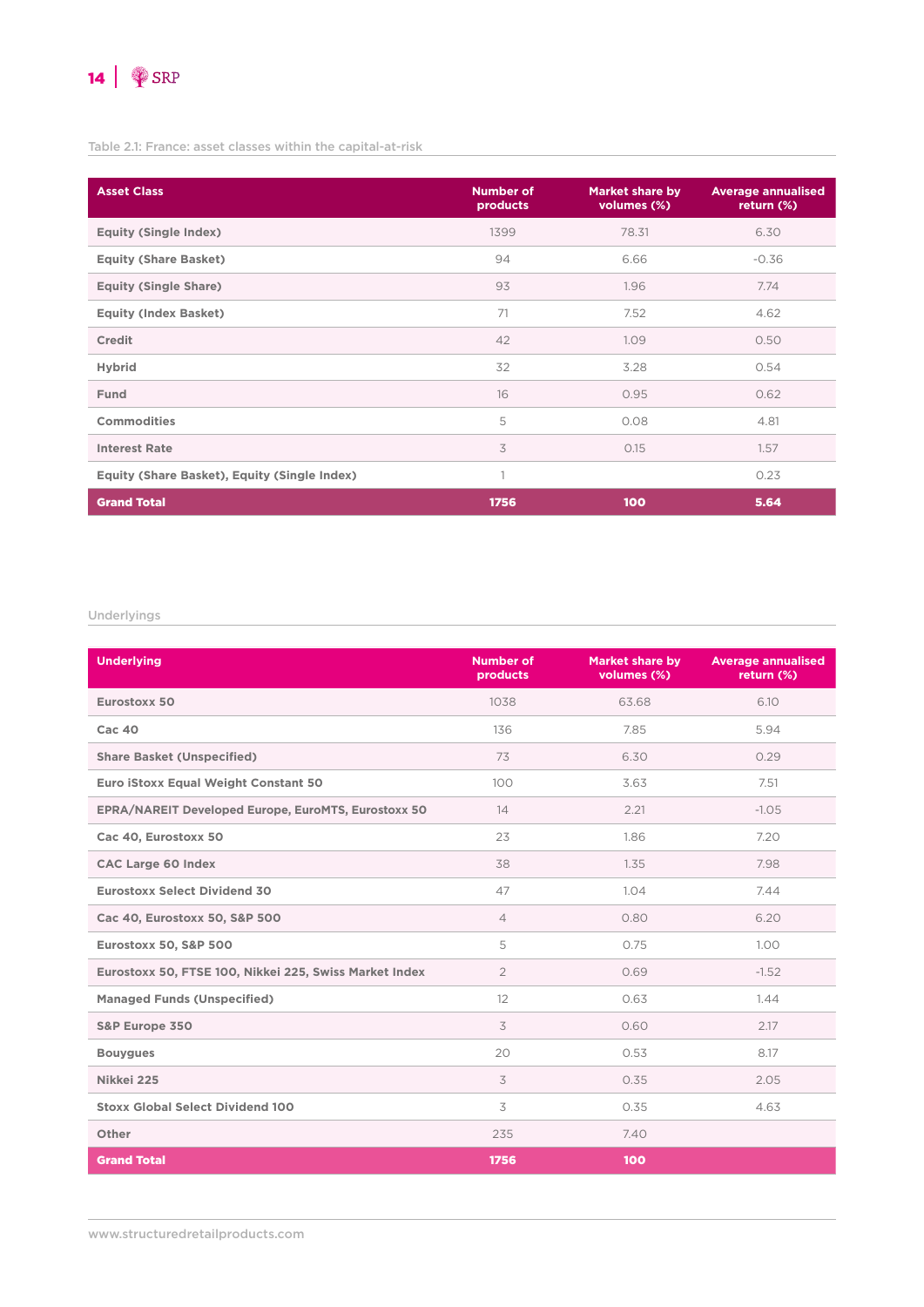

Single indices dominate our sample, with 1,038 products linked to the Eurostoxx 50 (EUR 27bn of sales) and 136 products were linked to the Cac 40 (EUR 43.4bn).

The post-crisis period was marked by a trend towards keeping the product simple as far as the payoff mechanism is concerned, and modifying the exposure by investing into optimised indices that reinvest dividends and subtract a flat rate percentage. The use of these proprietary equally-weighted indices has been the main innovation in the French market since 2015. This is due to the low interest rates context, which have made it difficult for issuers to find attractive products on the typical benchmark indices and regular equities.

In January 2017, the AMF introduced a categorisation of the indices, applying a fixed number of mechanisms to each index, depending on whether it is a commonly accepted benchmark or an index with embedded strategy. According to AMF's update, decrement indices started to be counted as

| <b>Payoff types</b>                             | <b>Number of</b><br>products | <b>Market share by</b><br>volumes (%) | <b>Average annualised</b><br>return (%) |
|-------------------------------------------------|------------------------------|---------------------------------------|-----------------------------------------|
| <b>Knock Out, Protected Tracker</b>             | 957                          | 52.82                                 | 6.94                                    |
| Knock Out, Reverse Convertible                  | 208                          | 7.54                                  | 6.47                                    |
| <b>Protected Tracker</b>                        | 17                           | 4.67                                  | $-0.21$                                 |
| <b>Capped Call</b>                              | 23                           | 3.89                                  | 3.16                                    |
| <b>Uncapped Call</b>                            | 28                           | 3.38                                  | 2.29                                    |
| Knock Out, Protected Tracker, Worst of Option   | 38                           | 2.44                                  | 7.65                                    |
| <b>Exotic</b>                                   | 17                           | 2.24                                  | $-0.79$                                 |
| Knock Out, Reverse Convertible, Snowball        | 135                          | 2.16                                  | 6.53                                    |
| Knock Out, Protected Tracker, Cliquet           | 18                           | 1.33                                  | 6.33                                    |
| <b>Credit Default</b>                           | 43                           | 1.16                                  | 0.49                                    |
| Knock Out, Protected Tracker, Lookback          | 19                           | 1.09                                  | 6.87                                    |
| <b>Portfolio Insurance</b>                      | 14                           | 0.72                                  | 1.08                                    |
| <b>Reverse Convertible</b>                      | 16                           | 0.44                                  | 3.18                                    |
| Knock Out, Ladder, Protected Tracker            | 11                           | 0.31                                  | 8.38                                    |
| Knock Out, Reverse Convertible, Worst of Option | 16                           | 0.17                                  | $-3.39$                                 |
| Other                                           | 196                          | 15.65                                 |                                         |
| <b>Grand Total</b>                              | 1756                         | 100                                   | 5.64                                    |

Table 2.2: France: payoffs within the capital-at-risk

one mechanism, while benchmarks, such as the Eurostoxx 50 and Cac 40, remained under the zero mechanism category. A two-mechanism rating was applied to more complex indices, which could not be classified within the two other categories.

Autocallable features (Knock Out) paired with conditional protection are heavily present in the table above. Autocallable products boosted performance significantly, since 1,359 products terminated earlier than scheduled through the activation of their knockout feature, returning an average 7.2% p.a. to investors.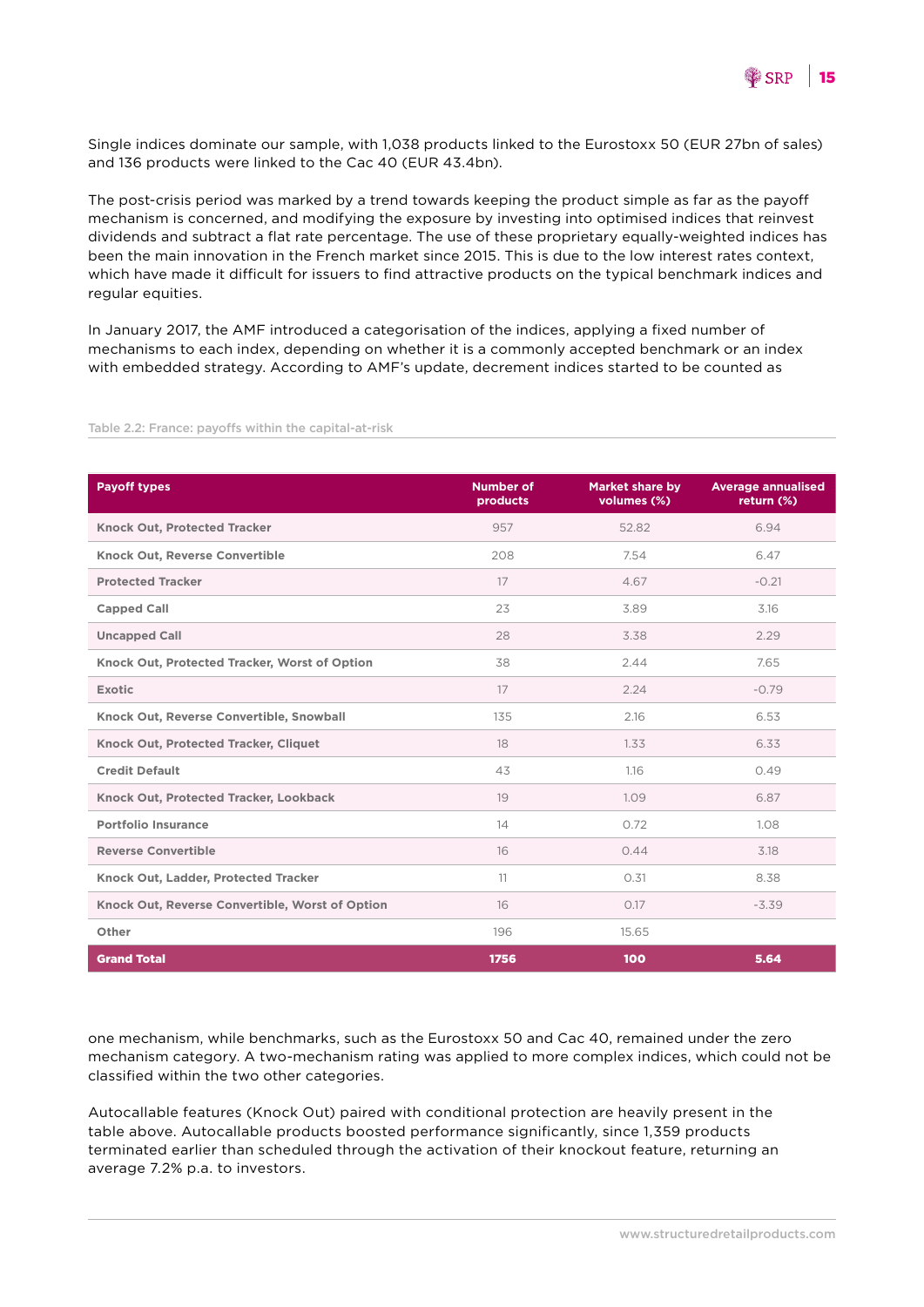Autocallable products and partially protected strategies (Knock-In barrier) have been and continue to be the dominant payoff in France, for their ability to exploit market rises while limiting their losses. It should be noted that autocallables do not require any market growth (measured from the initial strike date) to provide their target returns. With performance targets known in advance and important returns of 6 - 10% per year, the autocallable structures are perceived as one of the best structured solutions in the current environment.

Partially protected products offering participation in the performance of the underlying with or without cap (Capped Call, Uncapped Call) delivered below the average of our capital-at-risk sample. We should note that, in their vast majority they had struck before 2008 at a time when investors were more willing to seek an unlimited upside at the cost of a limited downside. This is why the typical product with this payoff used to protect an average 85% of the invested capital. Higher capital protection rate was,

|                    | <b>Planned term</b>          |                                          |                                     | <b>Actual term</b>           |                                          |                                            |
|--------------------|------------------------------|------------------------------------------|-------------------------------------|------------------------------|------------------------------------------|--------------------------------------------|
| <b>Years</b>       | <b>Number of</b><br>products | <b>Market</b><br>share by<br>volumes (%) | Average<br>annualised<br>return (%) | <b>Number of</b><br>products | <b>Market</b><br>share by<br>volumes (%) | <b>Average</b><br>annualised<br>return (%) |
| <1 year            | $\overline{4}$               | 0.01                                     | 11.95                               | 34                           | 0.43                                     | 8.66                                       |
| 1                  | 15                           | 0.47                                     | $-15.72$                            | 895                          | 38.48                                    | 7.14                                       |
| $\overline{2}$     | 68                           | 5.88                                     | 2.99                                | 273                          | 17.85                                    | 5.91                                       |
| $\overline{3}$     | 144                          | 11.12                                    | 5.58                                | 199                          | 12.22                                    | 4.89                                       |
| $\overline{4}$     | 100                          | 9.09                                     | 3.44                                | 94                           | 7.86                                     | 3.43                                       |
| 5                  | 290                          | 14.96                                    | 5.36                                | 109                          | 7.63                                     | 2.08                                       |
| 6                  | 216                          | 17.87                                    | 5.65                                | 60                           | 8.55                                     | 2.27                                       |
| $\overline{7}$     | 7                            | 0.51                                     | 6.02                                | $\overline{4}$               | 0.22                                     | 4.83                                       |
| 8                  | 554                          | 27.40                                    | 6.53                                | 61                           | 4.77                                     | 0.51                                       |
| $\overline{9}$     | $\overline{7}$               | 0.41                                     | 6.49                                |                              |                                          |                                            |
| 10 <sup>°</sup>    | 350                          | 12.26                                    | 6.46                                | 27                           | 1.98                                     | $-3.37$                                    |
| >10 years          | $\overline{1}$               | 0.04                                     | 6.51                                |                              |                                          |                                            |
| <b>Grand Total</b> | 1756                         | 42761.65                                 | 5.64                                | 1756                         | 42761.65                                 | 5.64                                       |

#### Table 2.3: France: terms within the capital-at-risk

generally, associated with lower participation in the upside. To the difference with products offering conditional protection through an embedded "knock-in" barrier (Protected Tracker), these structures have offered a real level of capital guarantee at maturity.

The effect of the autocallable feature on the length of investment is obvious in the table above. While only 19 products in the sample had a planned term of one year or less, 53% terminated on or before their first anniversary. What is more, only 11% of the products that had an initial eight-year maturity actually ran to term.

It also means that very short-term products of a year or less will have experienced strong annualised returns (7.1 % on average for the one-year term), as this category is strongly formed of products that matured early with a positive return.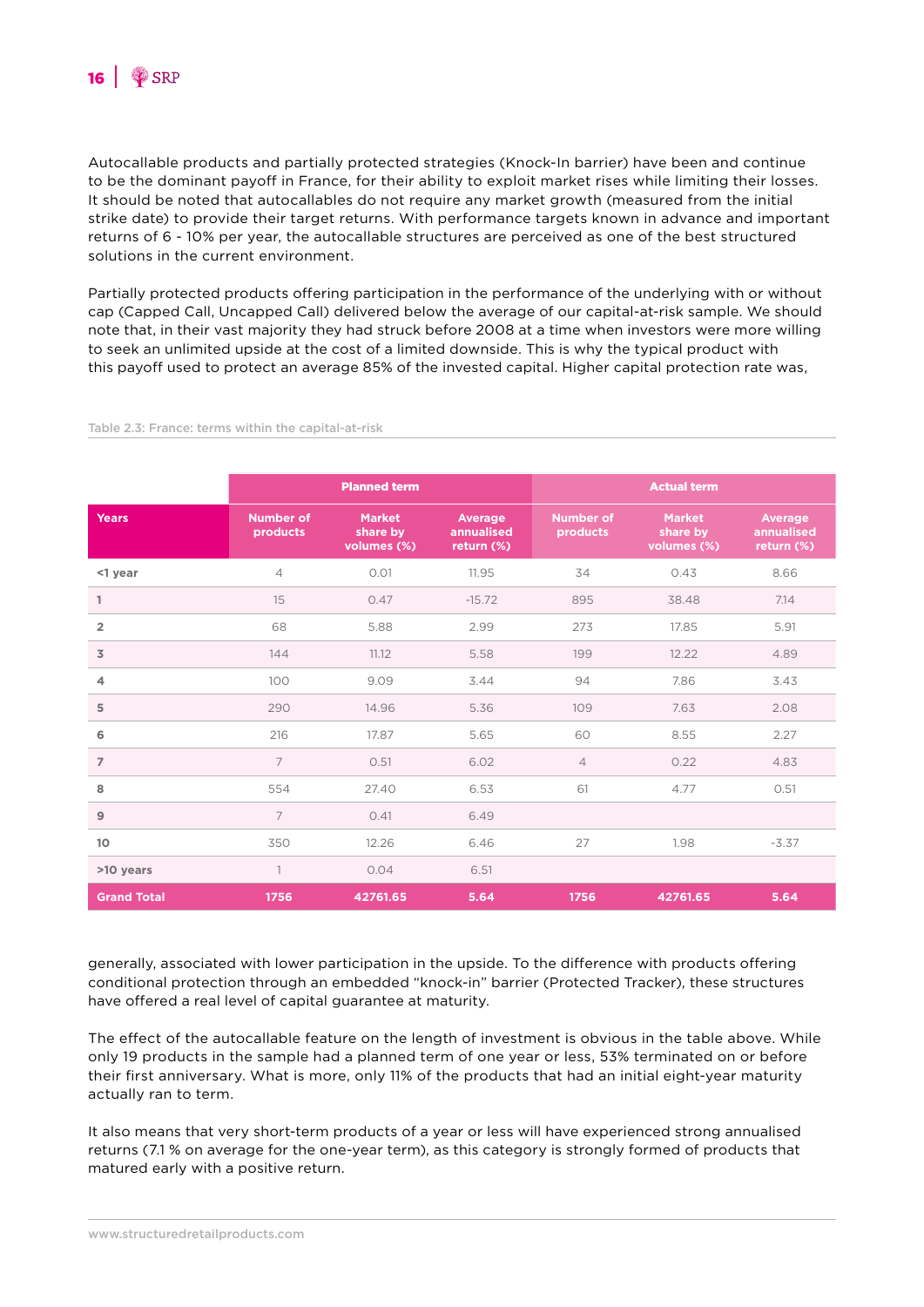## Autocallables

- With performance targets and possible scenarios known in advance, autocallables fared well in sideways markets
- 62% of the early redemption events occurred on the first observation date, driving French autocallables ahead of the markets globally (ex-France)
- 73% of all autocallables recorded average annualised returns above 6%



Histogram of annualised performances - autocallables (2007-2018Q1)

An impressive 73% of all "autocallable" products in the sample recorded annualised returns above 6%, with only 3% returning a negative performance, according to SRP data. The negatively performing products returned between -0.5% and -51.8% p.a., resulting in an average of -10.7% p.a.. Six percent of the products delivered a return above 10%.

Historically, early redemptions have tended to occur on the first observation date. In terms of their autocall frequency, early redemptions in France have been ahead of the markets globally (ex-France), with 62% of products registering an autocall event on the first observation date, as compared with 54% globally in the years following the global financial crisis. Only 11% of the autocallables in France reached organic maturity, compared to the 17% recorded globally.

It should be noted, however, that the investment term of autocallable products is generally long enough to allow the underlying to absorb possible unfavorable market cycles from the start and to give it time to benefit from a possible subsequent rise in the financial markets. For example, the rather sideways market in 2016 offered fewer preconditions for products being called, which was in contrast with the previous two years and in 2017, which all saw an important number of early redemptions contributing to the excellent performance of the market.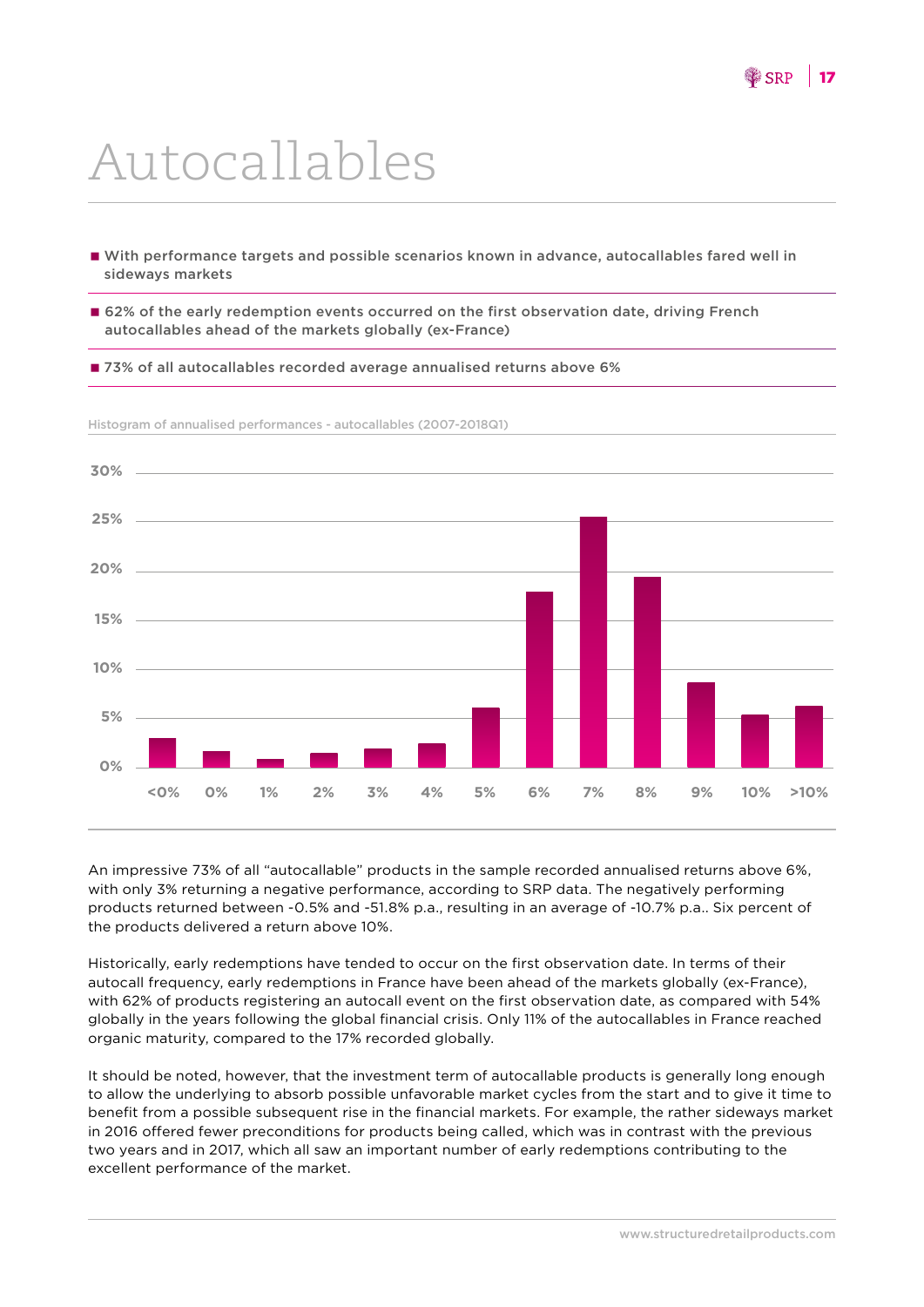



% of Autocallable Products Maturing Early, by Observation Date (2007-2018Q1)

#### **Historical performance of the Capital-at-risk sample vs. Cac 40**

We observe a positive and high correlation between the performance of the equities markets and the performance of capital-at-risk structured products. However, we note two cases in which structured products tend to over perform markets. On the one hand, we note structured products' ability to moderate the exposure to excessive fluctuations in volatile markets (e.g. end of 2015 and beginning 2016). On the other hand, structured products were able to slightly outperform the markets, i.e. by capturing moderate bullish trends. In addition, some products are built to secure yield even during periods of market downfalls, which helps avoiding the uncertainties in sideways moving markets.

During the peak of the financial crisis, investment in both Cac 40 and in capital-at-risk structured products had negative returns with Cac 40 dominating the unfavorable side of the axis. Since mid-2009, structured products' returns have been positive but substantially below the returns of large capitalisation stocks. Indeed, what could be observed is that returns of structured products recovered much faster than those of Cac 40 while an investment in the French index would have experienced a broader range of peaks and troughs with returns above 30% at the end of the crisis. Therefore, assumed Cac 40 investments whould have been more volatile and more strongly affected by the global events than capital-at-risk structured products. Towards the end of the European Sovereign Debt crisis both types of investment brought negative returns as low as -25.00% for structured products. Since then, both Cac 40 and structured products returns experienced a similar positive trend of development with Cac 40 investments providing a bit higher earnings than structured products.

A dominant feature of the products issued in the post-crises period has been their ability to optimise the risk-return profile rather than to outperform the market they are linked to. With performance targets known in advance, the vast majority of products, generally do not aim to outperform the equity market (although being linked to equities). All this is in line with the typical autocallable product, which might offer a set return of say 6% to 10% per year as long as the index remains stable or exceeds its initial level on any anniversary date.

www.structuredretailproducts.com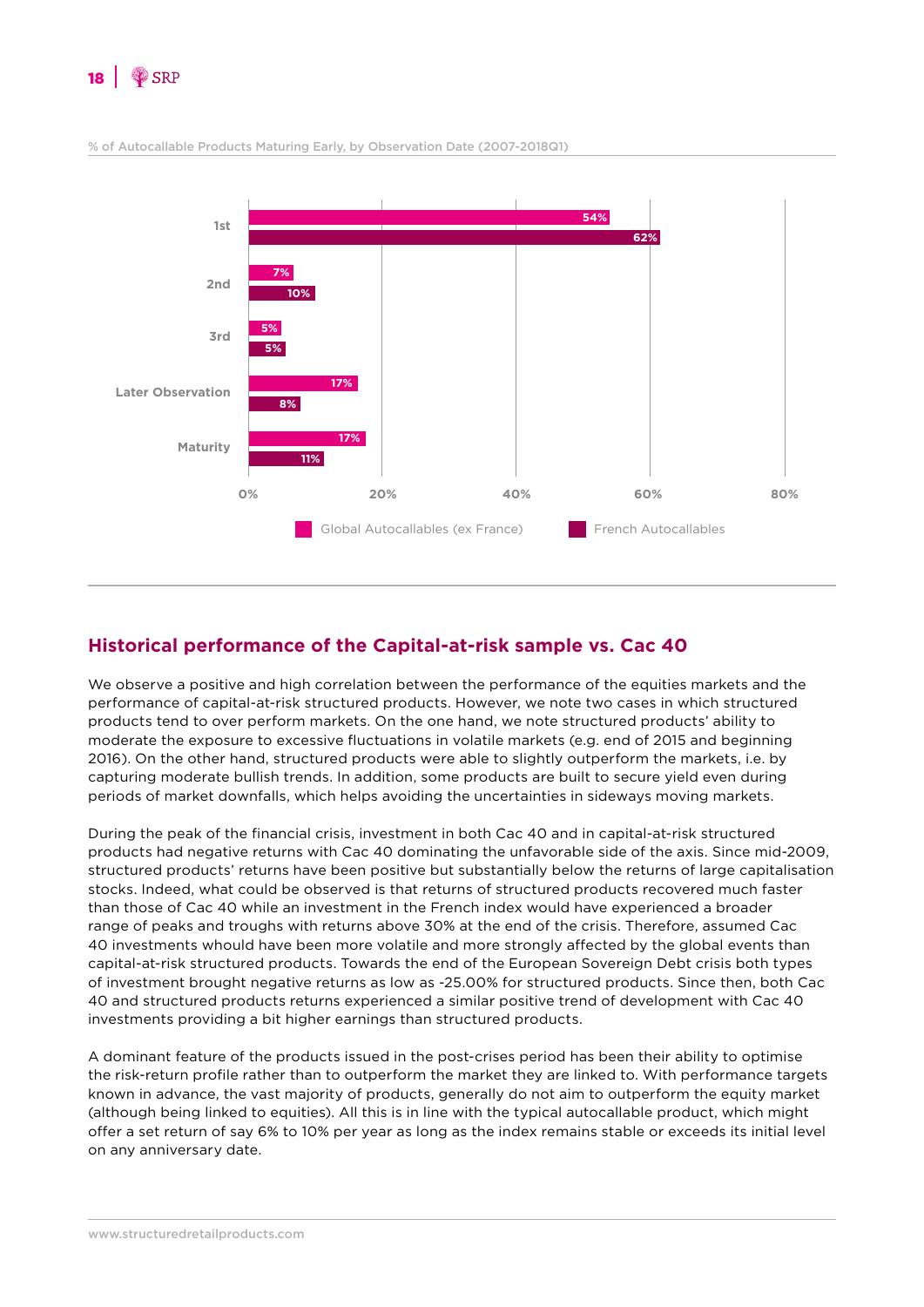



Annualised capital return of structured products compared with CAC40's performance for the same period

This will translate into an underperformance against equities when equities rise above the set return, though in the interest rate environment of the last few years 6% to 10% per year would be considered a very strong absolute return.

Strong outperformers of the equity benchmark adopted in this study were abundant in 2008, 2009, 2011 and early 2016. This makes us conclude that the timing of the investment is what mainly explains the outperformance against the equity benchmark.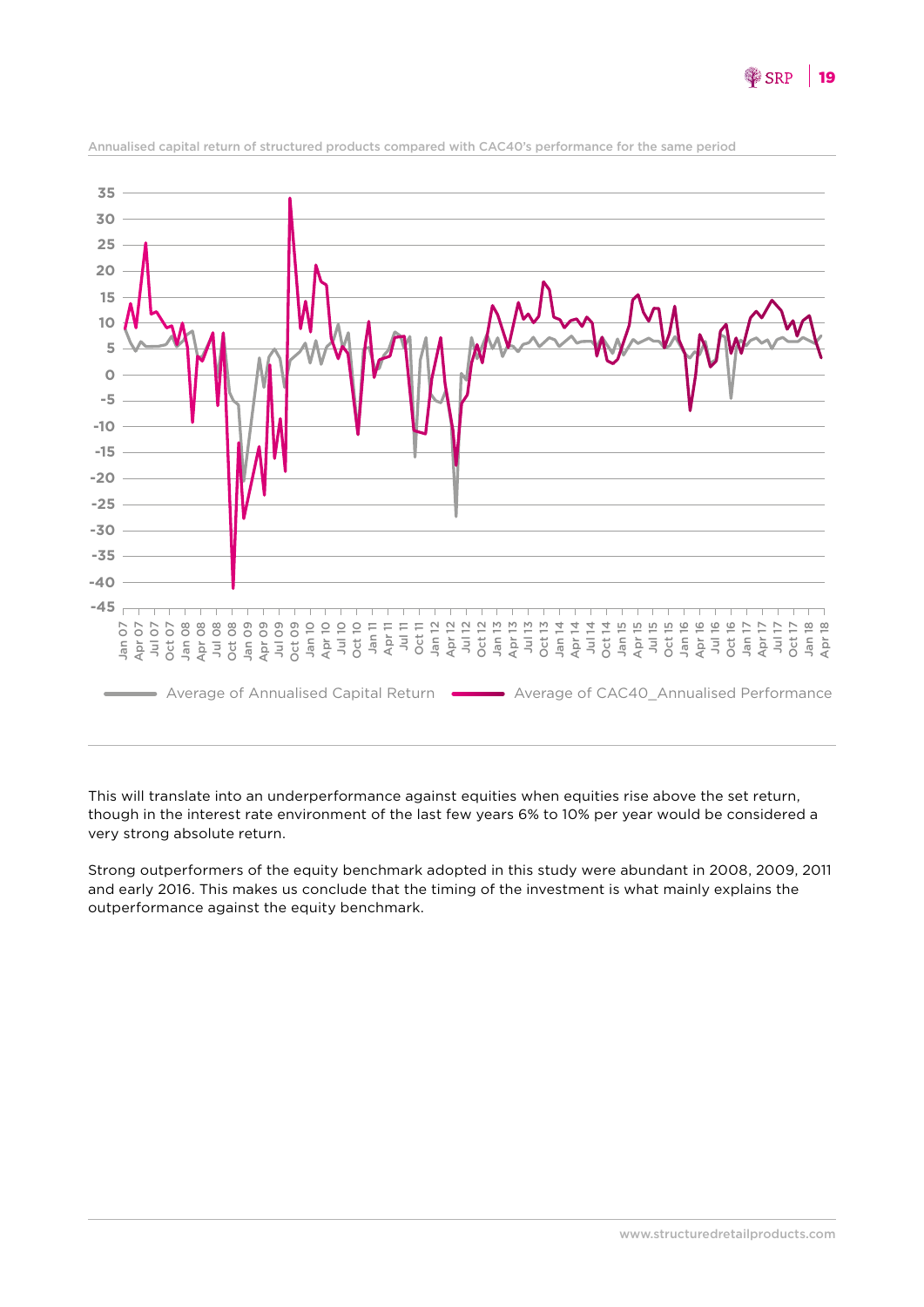## Do Structured Products deliver what they promise?

The most common myth about structured products is that they do not deliver any returns. What we conclude from this report is that structured products delivered positive returns to investors in France over the last 10 years.

Despite the positive correlation between the performance of equities markets and structured products we observed the latter are able to outperform the markets, specifically when markets are moving sideways or are bullish.

Capital-protected products weathered both global financial and European sovereign debt crises, managing to preserve invested capital, albeit delivering progressively lower yield to investors due to the lower interest rate environment. Average returns have been falling progressively from 3.73% at the end of 2007 to hit a 0.95% bottom in 2012. The decrease was fully in line with falling long-term interest rates and French ten-year government bond yields, with structured products being affected by a stronger downwards dynamic. Since 2013, returns have stabilised, influenced by issuers' increased funding level. At the same time, interest rates remain low, making it extremely difficult to structure capital-protected products. Seeking to address the unfavorable market conditions, the market has shifted towards capital-at-risk products with conditional protection.

Capital-at-risk products were greatly affected by both global financial and European sovereign debt crises with a number of products returning less than the invested capital. Product offerings have since shifted towards more transparent and standardised payoffs, with the aim of being better understood by investors, and to withstand possible dips and corrections in the markets. Since 2013, returns reached pre-crisis levels, with capital-protected products showing their value when markets were affected by the Chinese stock market crash and the collapse in oil prices in 2016. Only 8.3% of the analysed products delivered less than the initial capital while 4% managed to preserve it at the end of the investment. Nearly 73% of the latter have had maturity dates between 2013 and 2016.

Products with an early redemption feature (a.k.a. Autocallables) or Knock-Outs have been performing well in the current environment of low interest rates and moderate volatility. Almost all of the top performers in the study were Autocallables and had their early maturity features triggered, usually after one year of investment (particularly in periods of strong equity rebounds).

We can conclude that structured products can secure or even enhance French investors' returns, compared with investing directly in the underlying. Above all, structured products' strength is in their ability to offer diversification and a varying level of capital protection, allowing investors to preserve capital or increase yield in sideways or falling markets in exchange for higher tail-risk.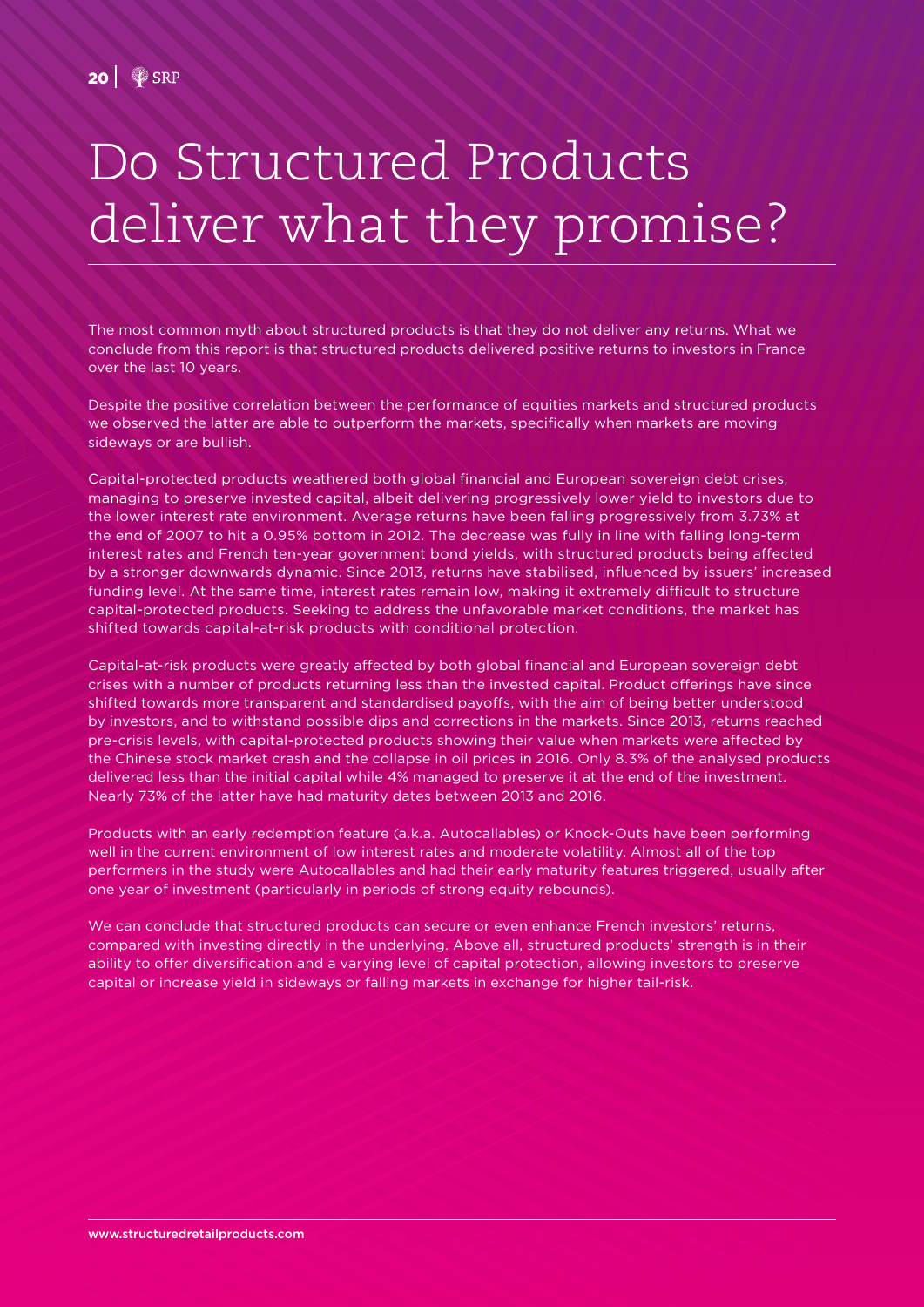



### Turn Data into Intelligence.

The Application Programming Interface (API), is a web-based software application which allows clients to access our data in a controlled manner & integrate it using their own software packages & systems.



#### **Retrieve**

- Download real time SRP data directly to excel
- Receive market share on each asset class/payoff for each company of interest

#### **Interrogate**

- Monitor & increase your market share
- Carry out accurate trend analysis with comprenhensive product data spanning over 15 years in seconds



#### **Incorporate**

- Import data directly into in-house systems/platforms and interrogate the data and risk more effectively
- Combine data sets with other products and visualise it in the context of the larger business